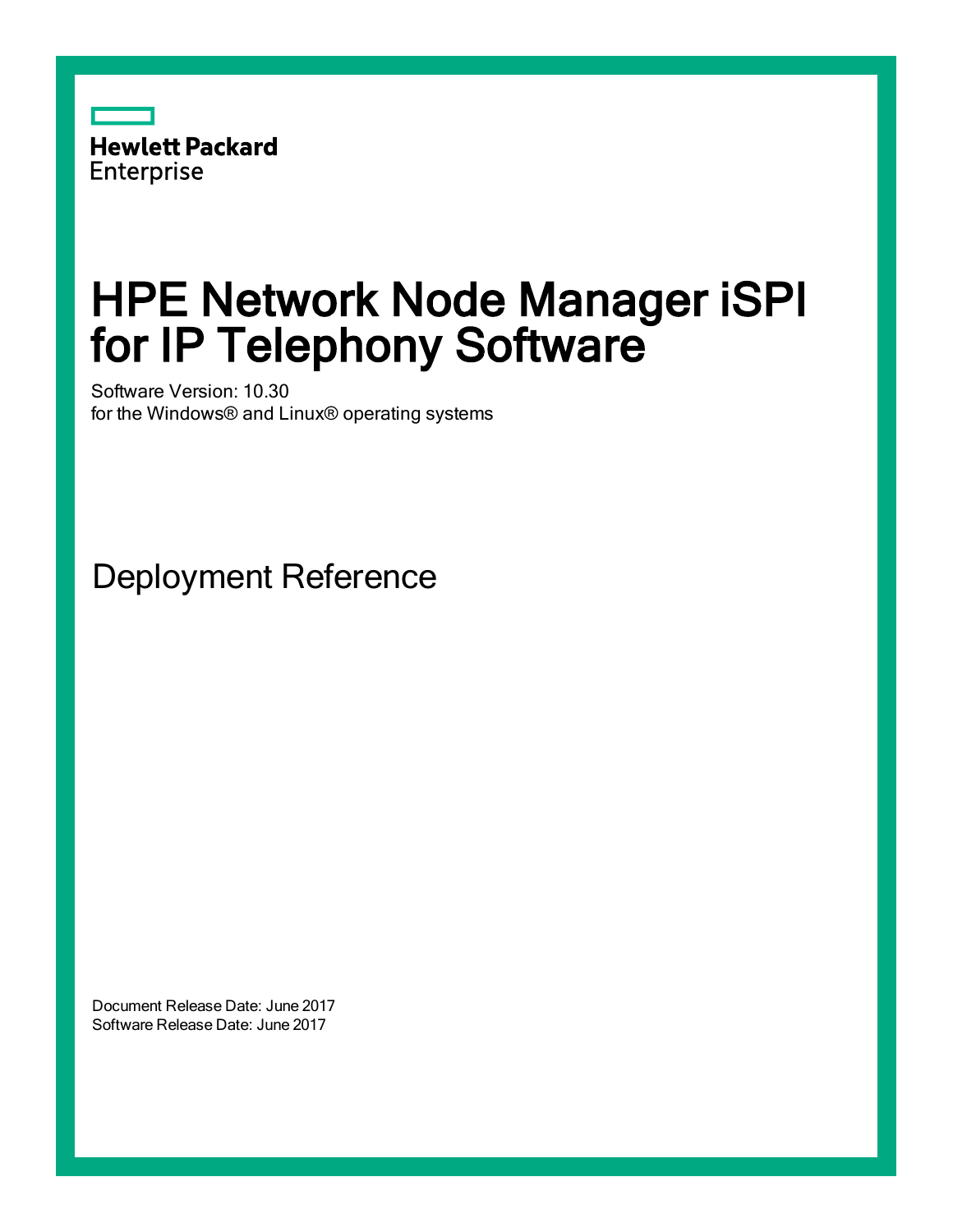### Legal Notices

#### **Warranty**

The only warranties for Hewlett Packard Enterprise products and services are set forth in the express warranty statements accompanying such products and services. Nothing herein should be construed as constituting an additional warranty. HPE shall not be liable for technical or editorial errors or omissions contained herein.

The information contained herein is subject to change without notice.

#### Restricted Rights Legend

Confidential computer software. Valid license from HPE required for possession, use or copying. Consistent with FAR 12.211 and 12.212, Commercial Computer Software, Computer Software Documentation, and Technical Data for Commercial Items are licensed to the U.S. Government under vendor's standard commercial license.

#### Copyright Notice

© Copyright 2008-2017 Hewlett Packard Enterprise Development LP

#### Trademark Notices

Adobe® is a trademark of Adobe Systems Incorporated.

Apple is a trademark of Apple Computer, Inc., registered in the U.S. and other countries.

AMD is a trademark of Advanced Micro Devices, Inc.

Google™ is a registered trademark of Google Inc.

Intel®, Intel® Itanium®, Intel® Xeon®, and Itanium® are trademarks of Intel Corporation in the U.S. and other countries.

Linux® is the registered trademark of Linus Torvalds in the U.S. and other countries.

Internet Explorer, Lync, Microsoft, Windows, and Windows Server are either registered trademarks or trademarks of Microsoft Corporation in the United States and/or other countries.

Oracle and Java are registered trademarks of Oracle and/or its affiliates.

Red Hat® Enterprise Linux Certified is a registered trademark of Red Hat, Inc. in the United States and other countries.

sFlow is a registered trademark of InMon Corp.

UNIX® is a registered trademark of The Open Group.

This product includes software developed by the Apache Software Foundation. (http://www.apache.org).

This product includes software developed by the Visigoth Software Society (http://www.visigoths.org/).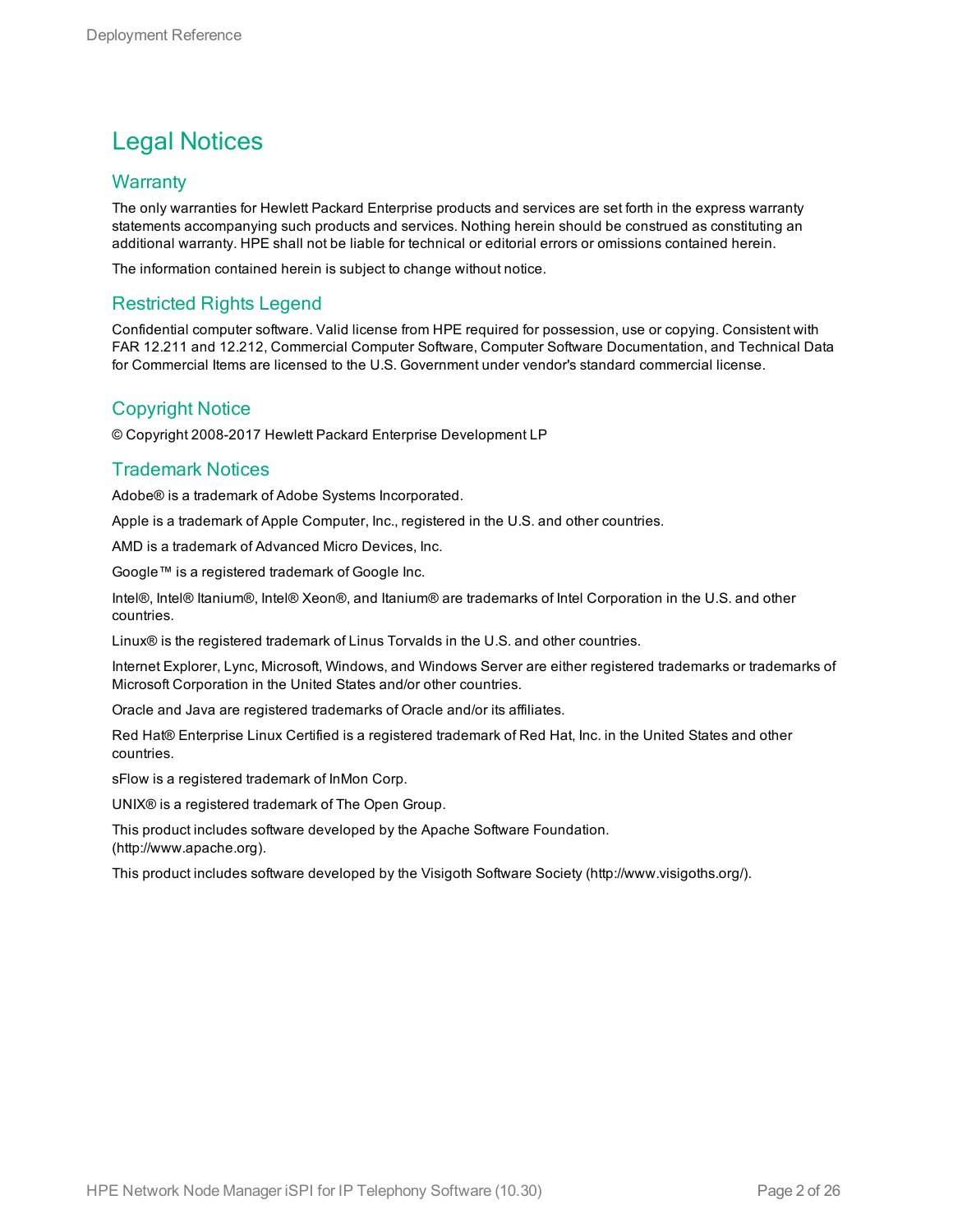# **Contents**

| Deploying the NNM iSPI for IP Telephony on an NNMi-installed Management Server  7 |  |
|-----------------------------------------------------------------------------------|--|
|                                                                                   |  |
|                                                                                   |  |
|                                                                                   |  |
|                                                                                   |  |
|                                                                                   |  |
|                                                                                   |  |
|                                                                                   |  |
|                                                                                   |  |
|                                                                                   |  |
|                                                                                   |  |
|                                                                                   |  |
|                                                                                   |  |
| Configuring Access with Public Key Infrastructure Authentication  18              |  |
|                                                                                   |  |
| Adding IP Telephony Nodes after Installing the NNM iSPI for IP Telephony  20      |  |
|                                                                                   |  |
|                                                                                   |  |
|                                                                                   |  |
|                                                                                   |  |
|                                                                                   |  |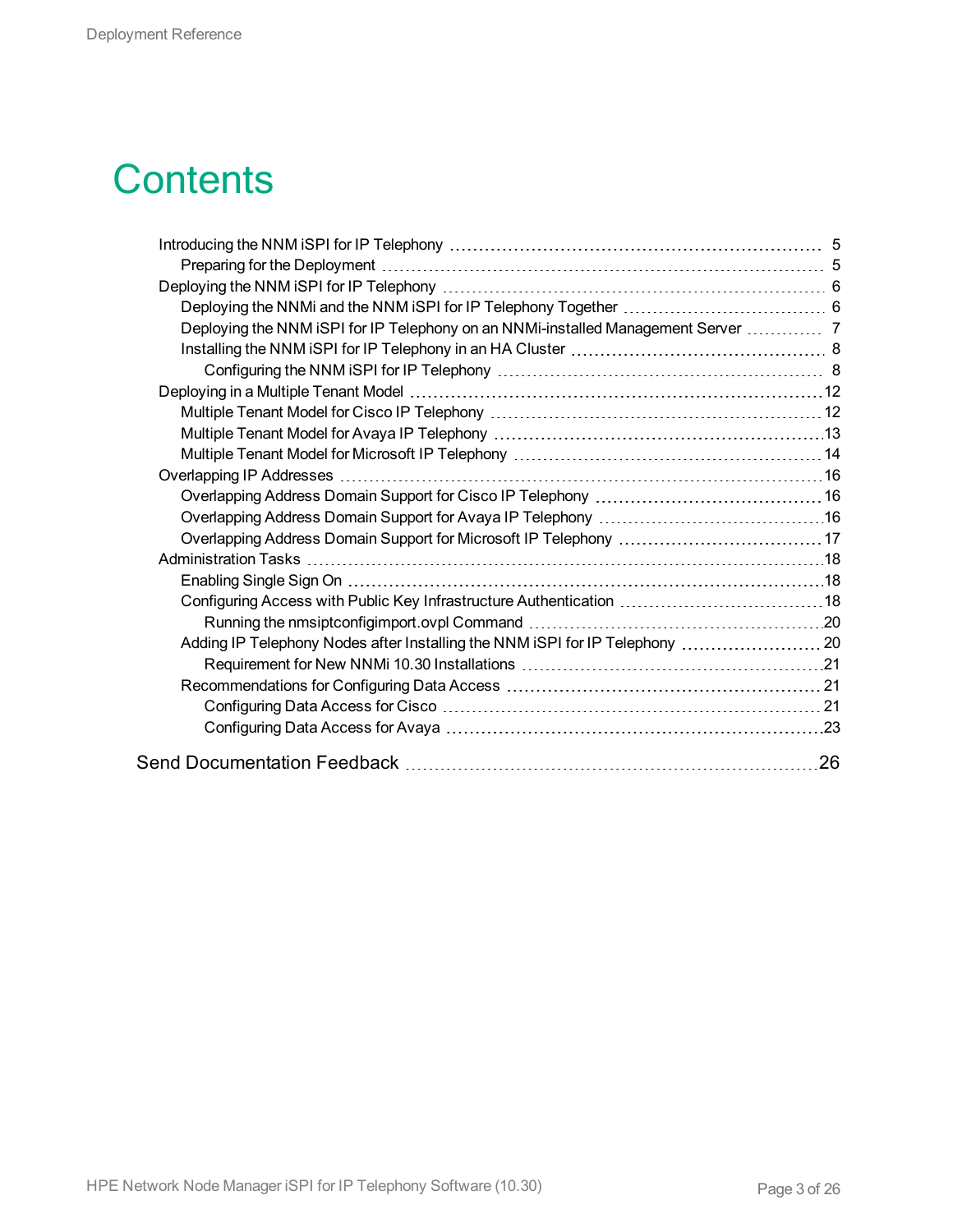Deployment Reference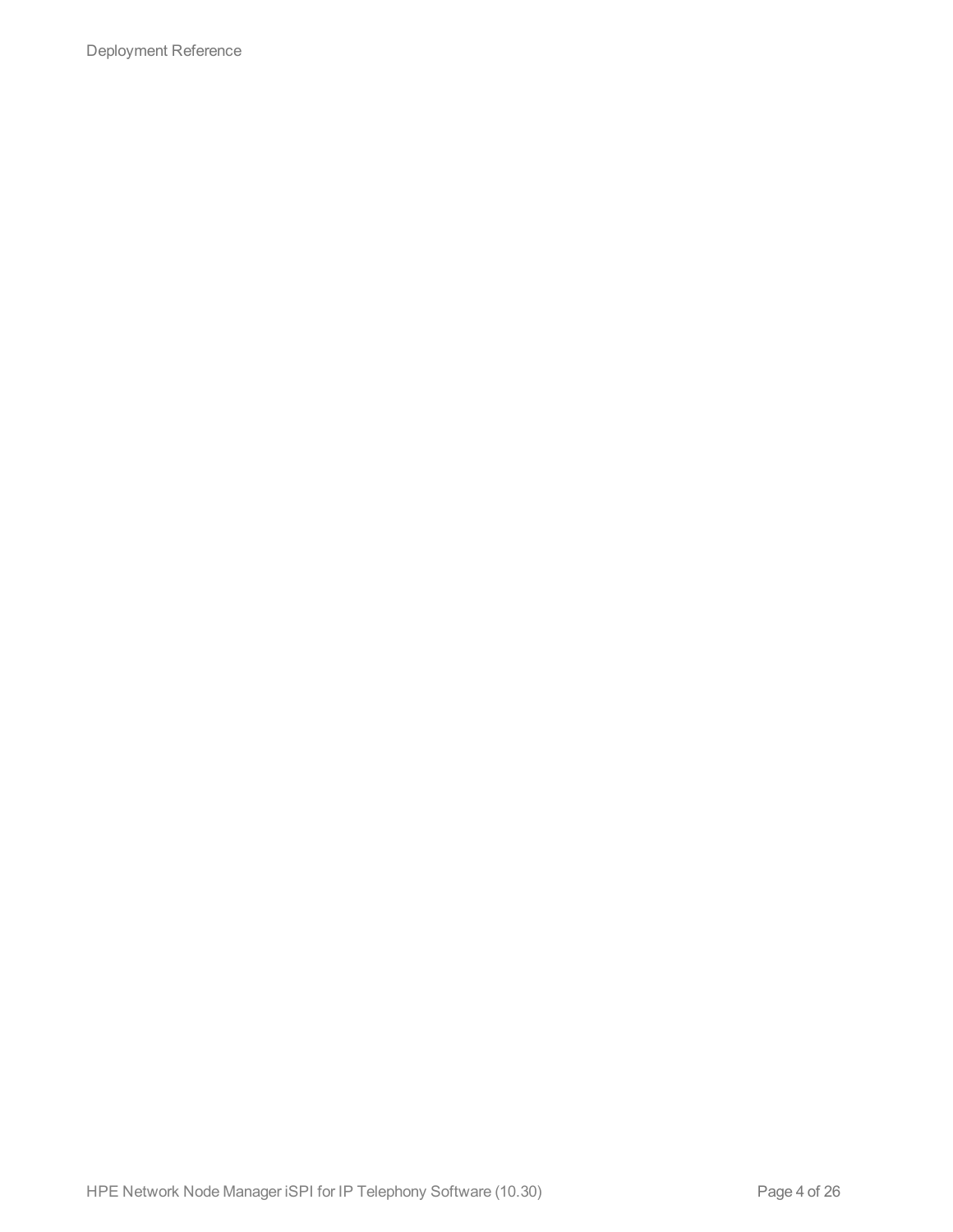## <span id="page-4-0"></span>Introducing the NNM iSPI for IP Telephony

The HPE Network Node Manager i Smart Plug-in for IP Telephony (NNM iSPI for IP Telephony) Software helps you to extend the capability of the HPE Network Node Manager i (NNMi) Software to monitor the overall health of the network.

The factors that impact the deployment of the NNM iSPI for IP Telephony include the type of database that is configured with the NNMi, and the size of the network to be monitored. Make sure to install the latest NNMi patches before installing the NNM iSPI for IP Telephony.

Plan the deployment of the NNM iSPI for IP Telephony based on the NNMi deployment in the environment. While planning the deployment, consider the following to achieve an optimum size and performance of the system:

- The number of managed IP telephony nodes
- The number of managed non-IP telephony nodes
- <sup>l</sup> Deployment of the NNM iSPI for IP Telephony in a High Availability (HA) environment
- Deployment of the NNM iSPI for IP Telephony in an Application Failover environment
- <sup>l</sup> Deployment of the NNM iSPI for IP Telephony in a Global Network Management (GNM) environment
- <span id="page-4-1"></span>• Deployment of the NNM iSPI for IP Telephony along with other iSPIs (such as the NNM iSPI for IP Multicast)

## Preparing for the Deployment

Before you start deploying the NNM iSPI for IP Telephony, do the following:

- Plan the installation based on your deployment requirements
- Identify the supported configurations
- Make sure that the installation process complies with all the prerequisites

For information about the installation and configuration of the NNM iSPI for IP Telephony in an HA and Application failover environment, see the *Configuring NNMi in a High Availability Cluster* and the *Configuring NNMi for Application Failover* chapters of the *HPE Network Node Manager i Software Deployment Reference*.

Additionally, the following guides will help you in preparing for the deployment:

- <sup>l</sup> *HPE Network Node Manager i Software Deployment Reference*
- <sup>l</sup> *HPE Network Node Manager i Software Release Notes*
- <sup>l</sup> *HPE Network Node Manager i Software Support Matrix*
- <sup>l</sup> *HPE Network Node Manager iSPI for IP Telephony Software Installation Guide*
- <sup>l</sup> *HPE Network Node Manager iSPI for IP Telephony Software Release Notes*
- <sup>l</sup> *HPE Network Node Manager iSPI for IP Telephony Software Support Matrix*

**Note**: Make sure that you read the latest versions of these guides. You can download the latest versions from **https://softwaresupport.hpe.com**.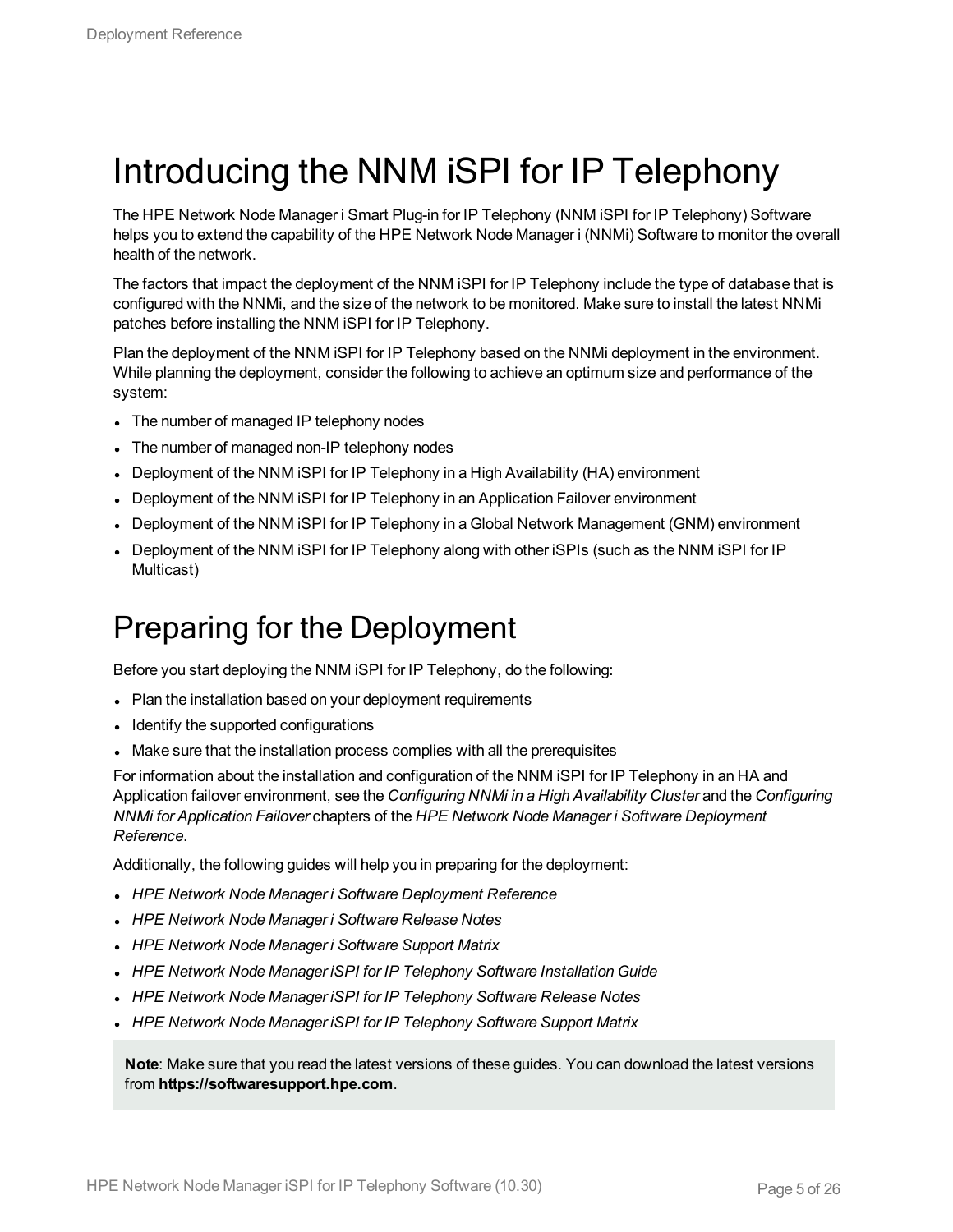# <span id="page-5-0"></span>Deploying the NNM iSPI for IP Telephony

You can deploy the NNM iSPI for IP Telephony only after you install the NNMi on a system. For information about installing and configuring the NNMi on a system, see the *HPE NNM i Software Interactive Installation Guide 10.20*.

**Note**: Install the NNMi and the NNM iSPI for IP Telephony on the same server.

You can deploy the NNM iSPI for IP Telephony for the following scenarios:

- Install the NNMi and the NNM iSPI for IP Telephony together.
- Install the NNM iSPI for IP Telephony on a system where NNMi is already installed.
- Install the NNMi, NNM iSPI for IP Telephony, and the NNM iSPI Performance for Metrics on the same system.
- Install the NNMi and the NNM iSPI for IP Telephonyon one system, and the NNM iSPI Performance for Metrics on a different system. You can choose this scenario for the best performance results.

<span id="page-5-1"></span>For information about installing the NNM iSPI for IP Telephony, see the *HPE Network Node Manager iSPI for IP Telephony SoftwareInstallation Guide 10.20*.

## Deploying the NNMi and the NNM iSPI for IP Telephony Together

To deploy the NNM iSPI for IP Telephony after installing the NNMi, on a management server, follow these steps:

1. Start the NNMi installation process.

**Note**: When you install the NNM iSPI for IP Telephony, use the same database type (Embedded or Oracle) that you used for the NNMi installation.

2. Install the NNM iSPI for IP Telephony. Follow the *HPE Network Node Manager iSPI for IP Telephony Software Installation Guide 10.20* to perform the steps during the pre-installation, installation, and the post installation phases.

#### **Note:**

Make sure that you have tuned the Xmx values in the ovjboss, jymargs and the ipt.jvm.properties file of the NNMi and the NNM iSPI for IP Telephony respectively. In the ipt.jvm.properties file, you can update only the Xms (Initial Java Heap Size) and the Xmx (Maximum Java Heap Size) values.

To update the Xmx values, see the steps listed in *Tuning the jboss Memory* section of the *HPE Network Node Manager iSPI for IP Telephony Software System and Device Support Matrix 10.20* document.

3. Modify the values in nms-ds.xml and postgresql.conf as mentioned in Tuning Embedded Database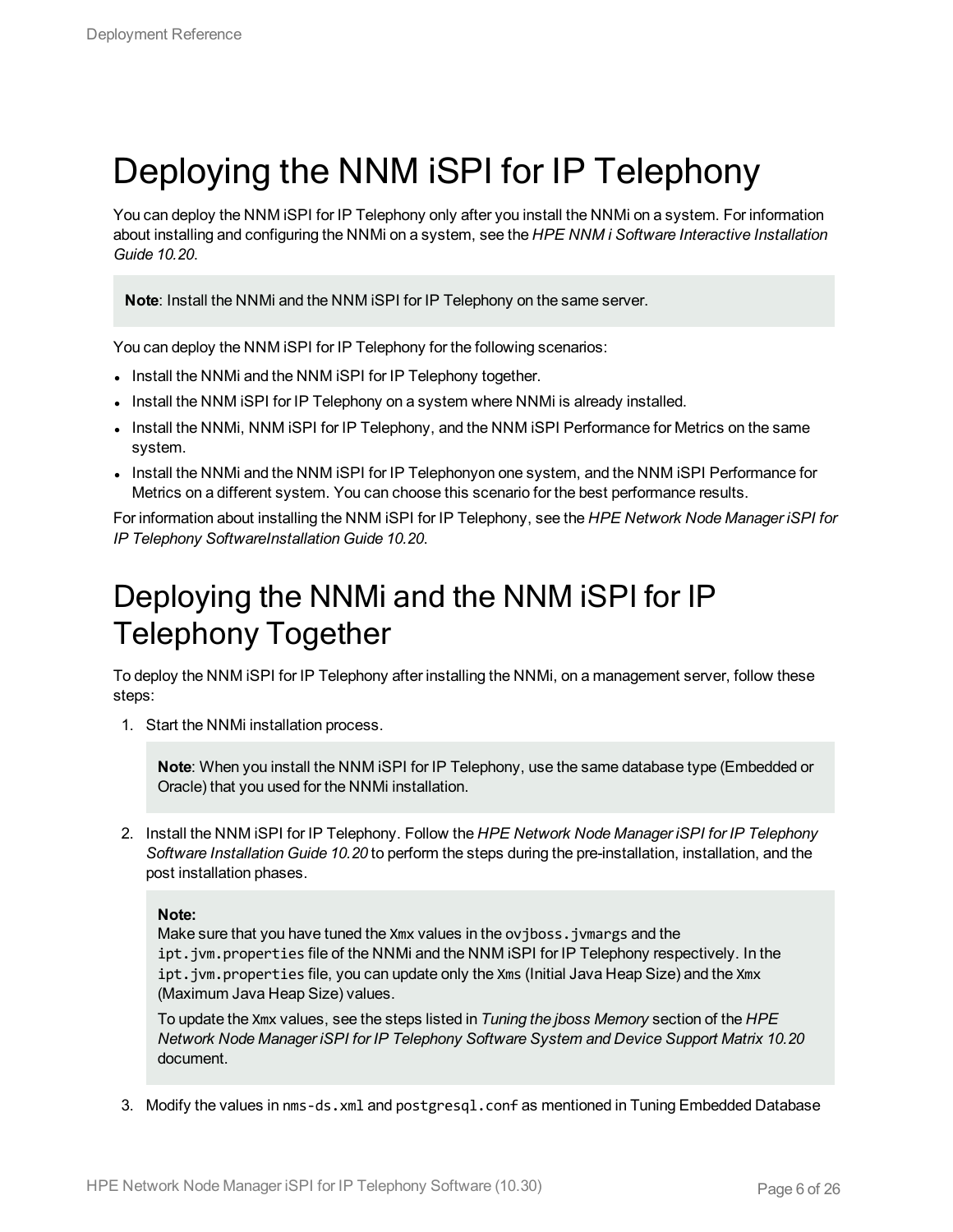for Scalability and Performance of NNMi and iSPI for IP Telephony.

- 4. Restart the NNMi and the NNM iSPI for IP Telephony processes.
- 5. Configure the auto-discovery rules for IP phones. For more information, see the Setting NNMi Auto-Discovery Rules to Discover IP Phones.
- 6. Seed the IP telephony devices from the NNMi console. Seeding enables NNMi to start the discovery process. The NNM iSPI for IP Telephony nodes are discovered along with the NNMi nodes. For more information about seeding nodes for the NNM iSPI for IP Telephony, see the *HPE Network Node Manager iSPI for IP Telephony Software Installation Guide*.
- <span id="page-6-0"></span>7. After sometime—when the NNM iSPI for IP Telephony nodes are discovered—log on to the NNMi console, and then verify the availability of the IP Telephony workspace and IP Telephony views.

## Deploying the NNM iSPI for IP Telephony on an NNMi-installed Management Server

To deploy the NNM iSPI for IP Telephony on a management server where the NNMi is already installed, follow these steps:

1. Install the NNM iSPI for IP Telephony on the management server where the NNMi is running, and the nodes are discovered. For information about the steps during the pre-installation, installation, and the post installation phases, follow the steps listed in the *HPE Network Node Manager iSPI for IP Telephony Software Installation Guide 10.20*.

**Note**: When you install the NNM iSPI for IP Telephony, use the same database type (Embedded or Oracle) that you used for the NNMi installation.

2. Modify the values in nms-ds.xml and postgresql.conf as mentioned in Sizing and Configurations for Scalability and Performance of the iSPI for IP Telephony.

**Note**: Follow the instruction given in Step 3 only if you are using an Embedded database. For the Oracle database, go to Step 4.

- 3. Based on the database that you are using, do one of the following:
	- <sup>l</sup> *If you are using an Embedded Database.* Restart the NNMi and the NNM iSPI for IP Telephony processes.
	- <sup>l</sup> *If you are using an Oracle Database.* Configure the auto-discovery rules for IP phones. For more information about configuring the auto-discovery rules, see Setting NNMi Auto-Discovery Rules to Discover IP Phones.
- 4. Start the NNM iSPI for IP Telephony discovery process (to discover the IP Telephony nodes from the discovered NNMi nodes) by performing one of the following tasks:
	- Run the configuration poll on each node (except on nodes that host the IP phones) from the NNMi Inventory workspace. For more information about the Configuration Poll command, see the *HPE Network Node Manager i Software Online Help: Help for Operators*.
	- Wait for the next NNMi discovery cycle to rediscover the nodes and to start the discovery of the NNM iSPI for IP Telephony nodes.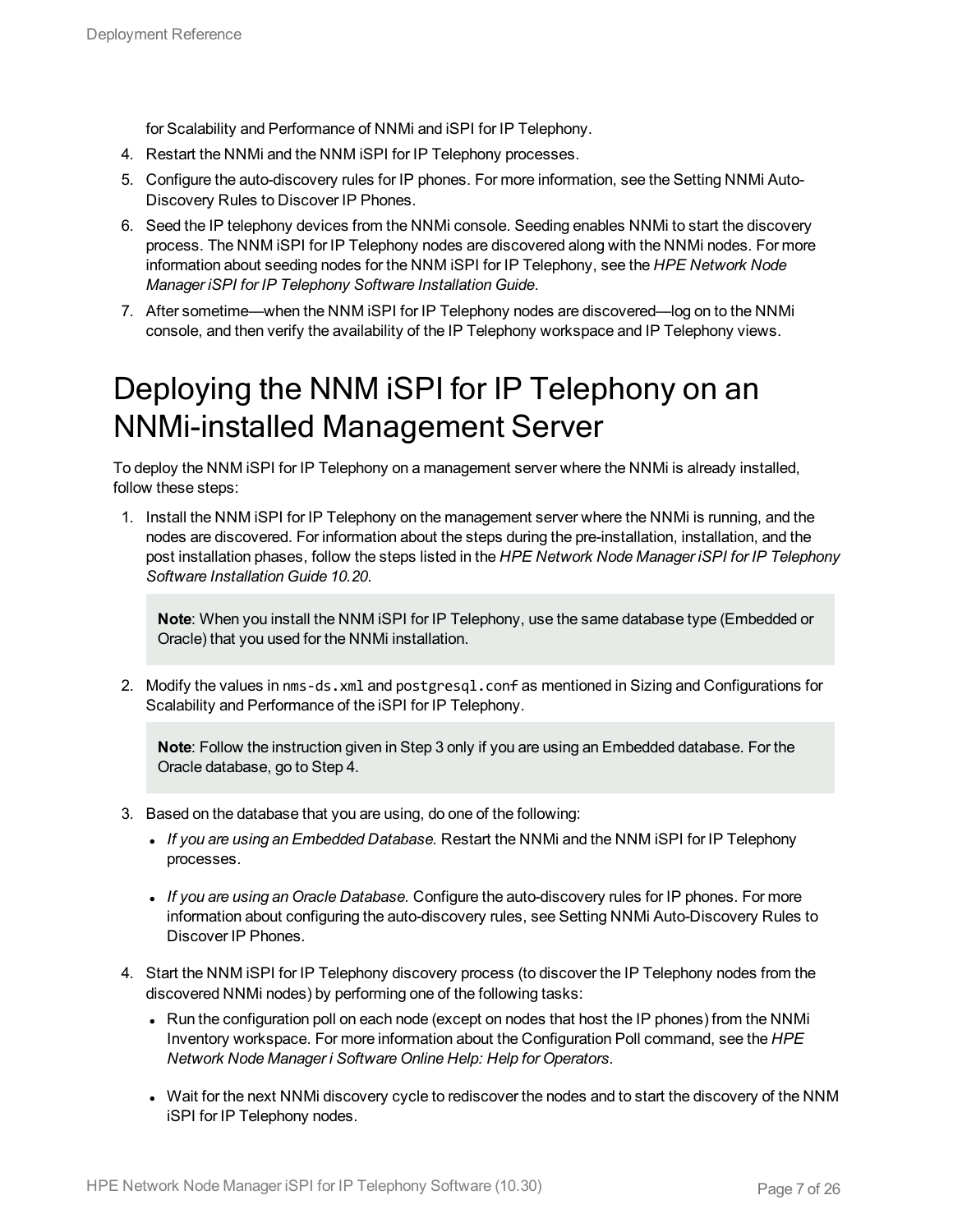## <span id="page-7-0"></span>Installing the NNM iSPI for IP Telephony in an HA **Cluster**

You can install the NNMi and the NNM iSPI for IP Telephony in a High Availability (HA) environment to achieve redundancy in your monitoring setup. The prerequisites to configure the NNM iSPI for IP Telephony in an HA environment is similar to that of NNMi. For more information, see the *HPE HPE Network Node Manager i Software Deployment Reference 10.20*.

### <span id="page-7-1"></span>Configuring the NNM iSPI for IP Telephony

You can configure the NNM iSPI for IP Telephony for the following scenarios:

- Install the NNMi and the NNM iSPI for IP Telephony in your environment before configuring the NNMi to run under an HA cluster.
- Install and configure the NNM iSPI for IP Telephony in an existing NNMi HA cluster environment.

#### **Configuring an HA Cluster on Systems that have the NNMi and the NNM iSPI for IP Telephony Installed**

If you have the NNMi and the NNM iSPI for IP Telephony installed on at least two systems, you can create an HA cluster, and configure the NNMi and the NNM iSPI for IP Telephony to run under the HA.cluster. In an HA environment you can configure the NNMi and the NNM iSPI for IP Telephonyon the primary and the secondary nodes. For more information about installing the NNMi in an HA environment, see the *HPE Network Node Manager i Software Deployment Reference 10.20*.

#### **To configure the NNM iSPI for IP Telephony on the primary (active) node, follow these steps:**

1. Run the following command to find the virtual hostname:

nnmofficialfqdn.ovpl

2. Modify the following files from the /opt/OV/shared/ipt/conf*%NnmdataDir%*\shared\ipt\conf to replace the hostname with the virtual Fully Qualified Domain Name (FQDN) for the following parameters:

| <b>File Name</b>       | Variable Name                                                |
|------------------------|--------------------------------------------------------------|
| nms-ipt.jvm.properties | -Dnmsas.server.security.keystore.alias                       |
|                        | nnm.extended.properties   com.hp.ov.nms.spi.ipt.Nnm.hostname |
|                        | nnm.extended.properties   com.hp.ov.nms.spi.ipt.spi.hostname |

- 3. Modify the login-config.xml file from the *%Nnminstalldir%*\ipt\server\conf/opt/OV/ipt/server/conf directory to reflect the virtual FQDN of the NNMi management server (for the module-option element).
- 4. Run the following command to start the NNMi HA resource group:

*%NnmInstallDir%*\misc\nnm\ha\nnmhastartrg.ovpl NNM<*resource\_*

*group*>/opt/OV/misc/nnm/ha/nnmhastartrg.ovpl NNM <*resource\_group*>

For more information about starting the NNMi HA resource group, see the *HPE Network Node Manager i Software Deployment Reference 10.20*.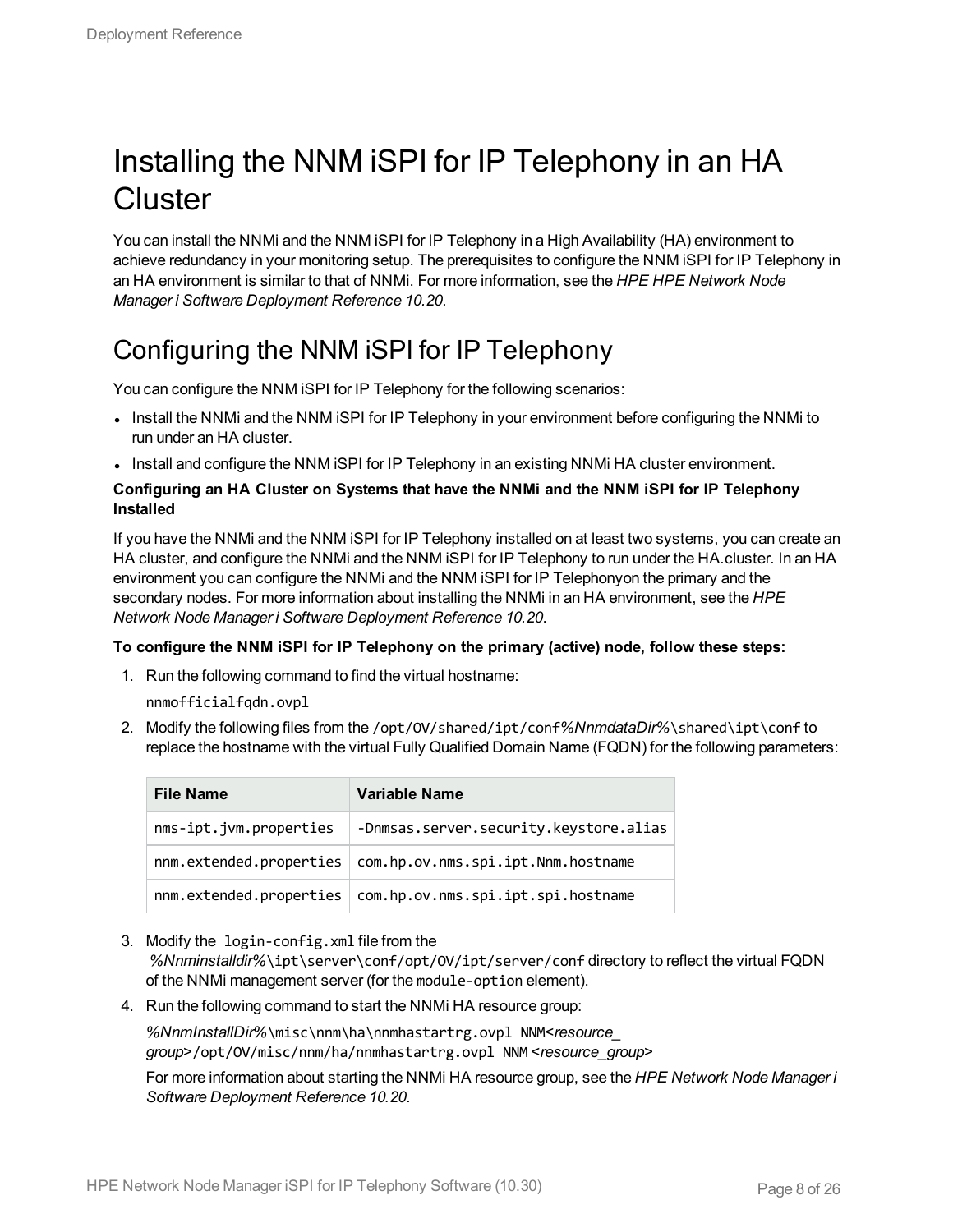If the NNMi does not start, see the *Troubleshooting the HA Configuration* section of the *HPE Network Node Manager i Software Deployment Reference 10.20*.

5. Run the following command to configure the NNM iSPI for IP Telephony to run under the HA cluster: *%NnmInstallDir%*\misc\nnm\ha\nnmhaconfigure.ovpl NNM -addon IPT/opt/OV/misc/nnm/ha/nnmhaconfigure.ovpl NNM -addon IPT

#### **To configure the NNM iSPI for IP Telephony on the secondary (passive) node, follow these steps:**

- 1. Install the NNMi with the NNM iSPI for IP Telephony on the secondary node. Make sure that the secondary node has a separate FQDN during the installation. For more information, see the *HPE Network Node Manager i SoftwareInstallation Guide* and the *NNM iSPI for IP Telephony Installation Guide*.
- 2. Run the following command to find the virtual hostname:

nnmofficialfqdn.ovpl

3. Modify the following files from the /opt/OV/shared/ipt/conf*%NnmdataDir%*\shared\ipt\conf to replace the hostname with the virtual Fully Qualified Domain Name (FQDN) for the following parameters:

| <b>File Name</b>        | Variable Name                         |
|-------------------------|---------------------------------------|
| nms-ipt.jvm.properties  | Dnmsas.server.security.keystore.alias |
| nnm.extended.properties | com.hp.ov.nms.spi.ipt.Nnm.hostname    |
| nnm.extended.properties | com.hp.ov.nms.spi.ipt.spi.hostname    |

- 4. Modify the login-config.xml file from the *%Nnminstalldir%*\ipt\server\conf/opt/OV/ipt/server/conf directory to reflect the virtual FQDN of the NNMi management server (for the module-option element).
- 5. Run the following command to configure the NNM iSPI for IP Telephony on the secondary node to run under the HA cluster:

*%NnmInstallDir%*\misc\nnm\ha\nnmhaconfigure.ovpl NNM<*resource\_ group*>/opt/OV/misc/nnm/ha/nnmhaconfigure.ovpl NNM <*resource\_group*>

#### **Installing the NNM iSPI for IP Telephony in an Existing NNMi HA Cluster Environment**

To configure the NNM iSPI for IP Telephony on the primary and secondary nodes in an existing NNMi HA cluster environment, follow these steps:

- <span id="page-8-0"></span>1. Make sure that the NNMi is running on the primary server.
- 2. Put the NNMi resource group to the HA maintenance mode by placing the maintenance file under the following directory:

*%Nnmdatadir%*\hacluster\*<resource\_group\_name>*/opt/OV/hacluster/*<resource\_group\_name>*

- 3. Run ovstatus -c to make sure that ovjboss is running.
- 4. Install the NNM iSPI for IP Telephony on the primary (active) node in the cluster. However, do not start the iSPI.
- 5. Modify the following files from the /opt/OV/shared/ipt/conf*%NnmdataDir%*\shared\ipt\conf to replace the hostname with the virtual Fully Qualified Domain Name (FQDN) for the following parameters: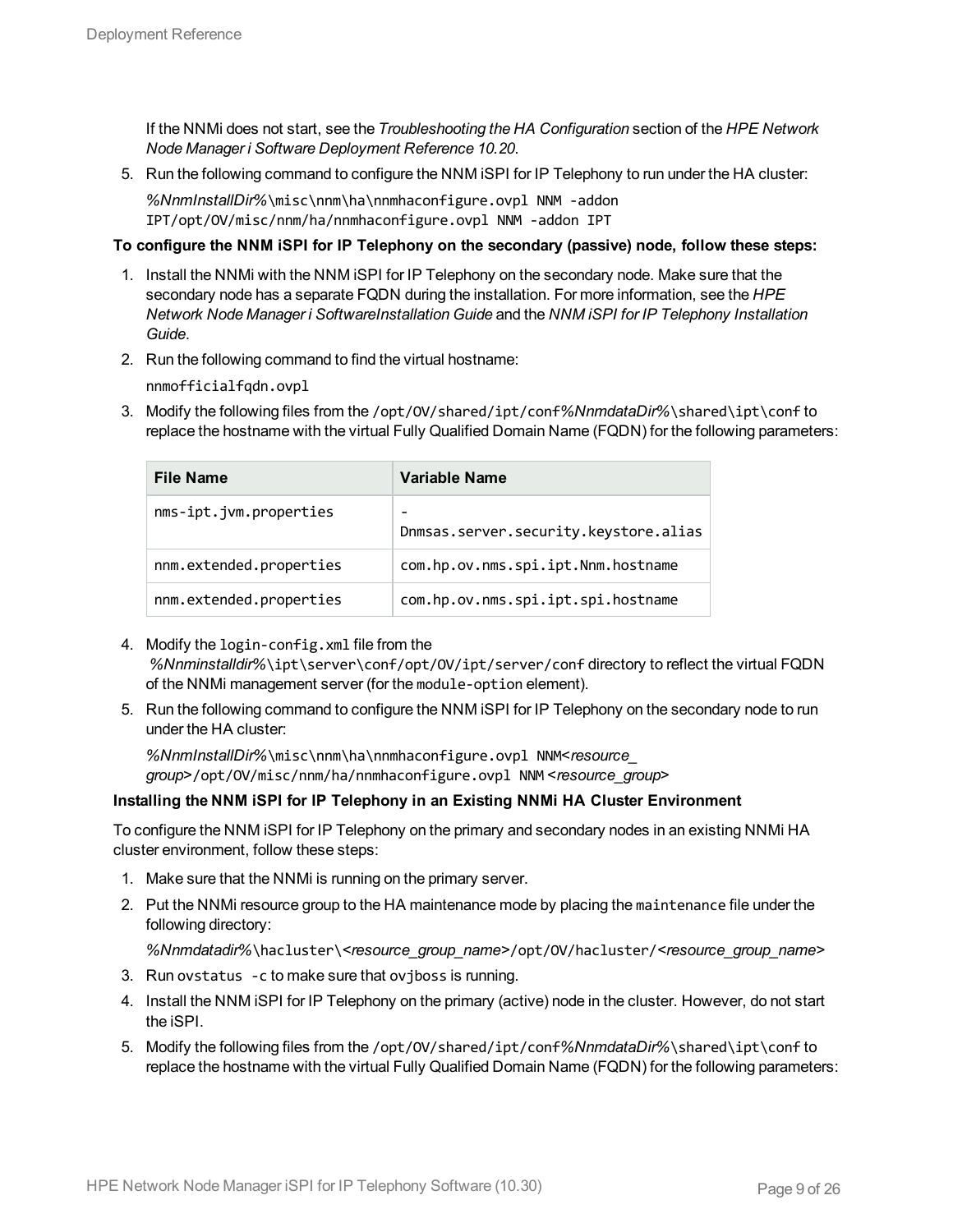| <b>File Name</b>        | Variable Name                                                |
|-------------------------|--------------------------------------------------------------|
| nms-ipt.jvm.properties  | -Dnmsas.server.security.keystore.alias                       |
|                         | nnm.extended.properties   com.hp.ov.nms.spi.ipt.Nnm.hostname |
| nnm.extended.properties | com.hp.ov.nms.spi.ipt.spi.hostname                           |

- 6. Modify the login-config.xml file from the*%Nnminstalldir%*\ipt\server\conf/opt/OV/ipt/server/conf directory to reflect the virtual
- FQDN of the NNMi management server (for the module-option element).
- 7. Remove the maintenance file that you added in [Step](#page-8-0) 2.
- 8. Initiate a failover to a secondary (passive) node in the cluster where you want to install the NNM iSPI for IP Telephony. Make sure that the NNMi fails over and runs on the secondary server successfully.
- 9. Qn the secondary server, follow these steps:

<span id="page-9-0"></span>Put the NNMi resource group to the HA maintenance mode by placing the maintenance file under the following directory:

*%Nnmdatadir%*\hacluster\*<resource\_group\_name>*/opt/OV/hacluster/*<resource\_group\_ name>*

- b. Run ovstatus -c to make sure that ovjboss is running.
- c. Install the NNM iSPI for IP Telephony on the server. However, do not start the iSPI.
- d. Modify the following files from the /opt/OV/shared/ipt/conf*%NnmdataDir%*\shared\ipt\conf to replace the hostname with the virtual Fully Qualified Domain Name (FQDN) for the following parameters:

| <b>File Name</b>        | Variable Name                          |
|-------------------------|----------------------------------------|
| nms-ipt.jvm.properties  | -Dnmsas.server.security.keystore.alias |
| nnm.extended.properties | com.hp.ov.nms.spi.ipt.Nnm.hostname     |
| nnm.extended.properties | com.hp.ov.nms.spi.ipt.spi.hostname     |

- e. Modify the login-config.xml file from the *%Nnminstalldir%*\ipt\server\conf/opt/OV/ipt/server/conf directory to reflect the virtual FQDN of the NNMi management server (for the module-option element).
- <span id="page-9-1"></span>f. Remove the maintenance file that you added in [Step](#page-9-0) 9 a.

**Note:** If you have multiple nodes in the cluster, fail over to another passive server, and then repeat the steps from [9](#page-9-0) a through [9](#page-9-1) f.

- 10. Fail over to the server that was active when you started this procedure.
- 11. Run the following command, first on the active server, and then on all the passive servers: *%NnmInstallDir%*\misc\nnm\ha\nnmhaconfigure.ovpl NNM -addon IPT/opt/OV/misc/nnm/ha/nnmhaconfigure.ovpl NNM -addon IPT
- 12. Run the following command to verify the successful registration of the NNM iSPI for IP Telephony: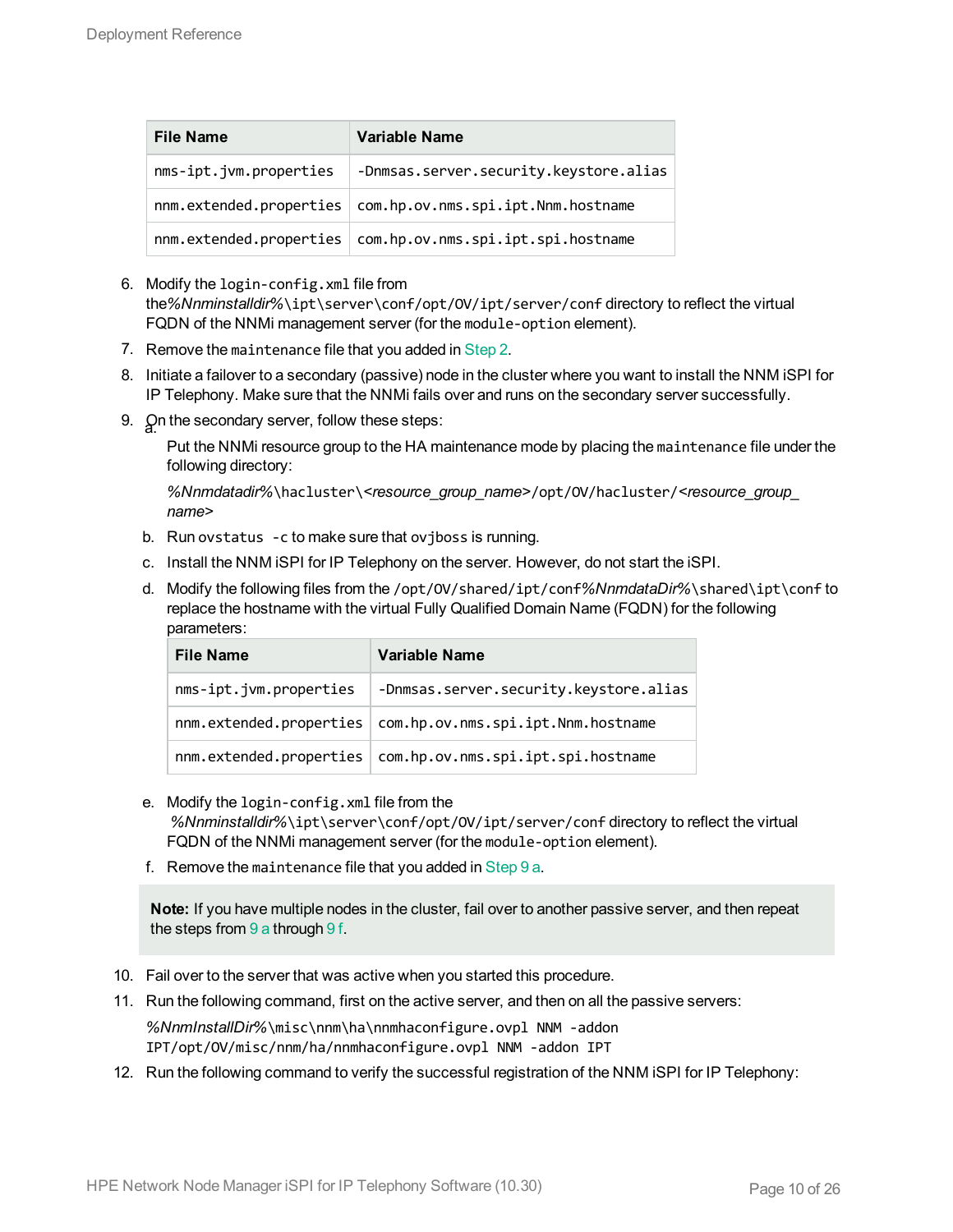```
%Nnminstalldir%\misc\nnm\ha\nnmhaclusterinfo.ovpl –config NNM –get NNM_ADD_ON_
PRODUCTS/opt/OV/misc/nnm/ha/nnmhaclusterinfo.ovpl –config NNM –get NNM_ADD_ON_
PRODUCTS
```
#### **Licensing**

You require the following licenses to run the NNM iSPI for IP Telephony in an HA cluster:

- The production license tied to the IP address of one of the physical cluster nodes
- The non-production license tied to the virtual IP address of the NNMi HA resource group

After obtaining these licenses for the NNM iSPI for IP Telephony, follow the procedure in the *Licensing NNMi in an HA Cluster* section of the *HPE Network Node Manager i Software Deployment Reference 10.20*.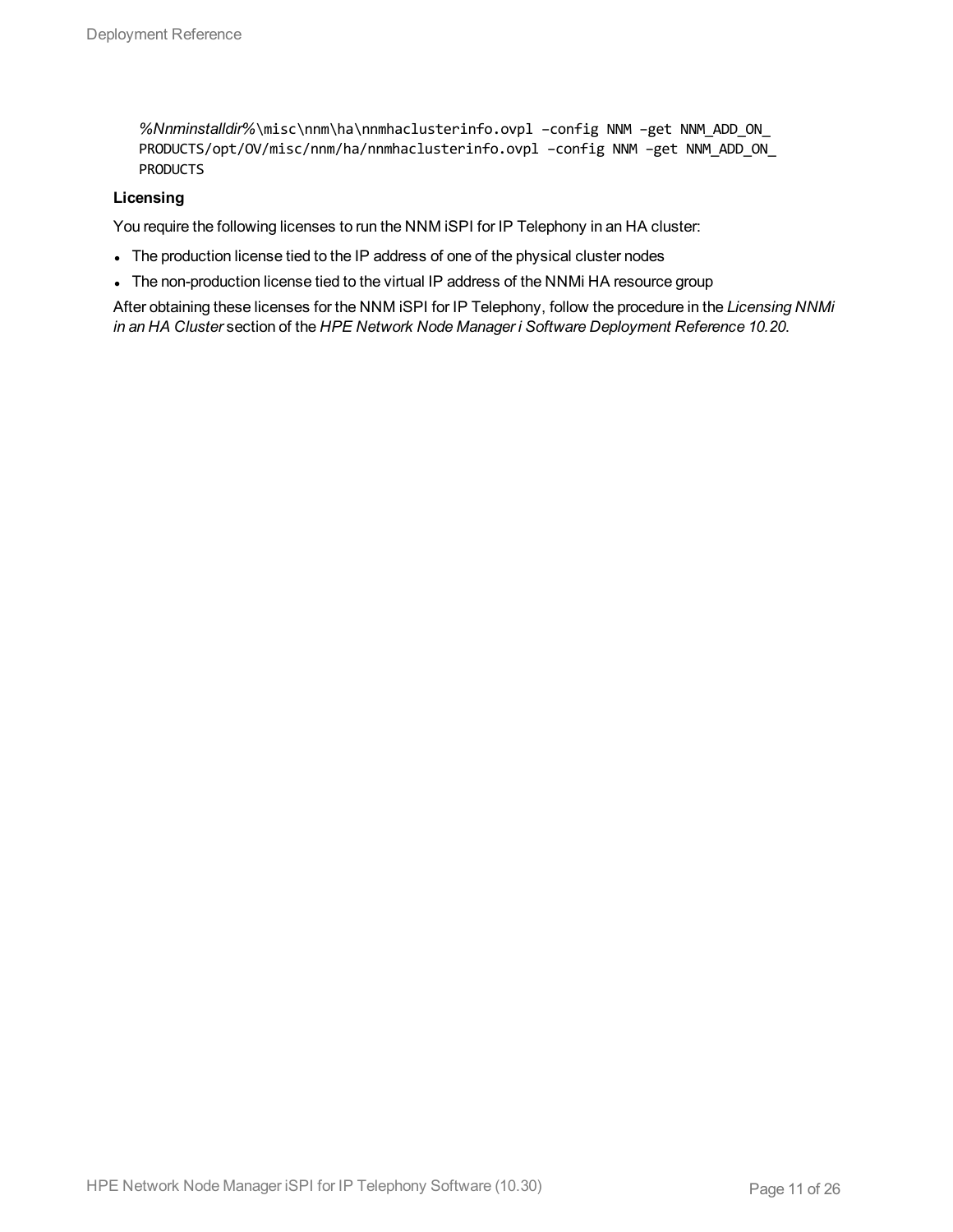## <span id="page-11-0"></span>Deploying in a Multiple Tenant Model

The multiple tenant model, supported by NNMi, helps you to logically group nodes in the NNMi database and assign security and user level permissions to these node groups. This helps in restricting the information about these nodes from being viewed by operators who are not designated to monitor these nodes. By default, all the operators have access to view all the nodes in the NNMi console. By assigning security and user level permissions to these node groups, you gain the following benefits:

- Restrict access to nodes in the NNMi database for operators who are not assigned for monitoring those nodes
- Customize operator views based on the nodes that the operator must monitor
- Simplify configuration of nodes and node groups
- Display the topology inventory based on the node access permissions for the operator
- Display the maps and path views relevant to the nodes that the operator is designated to monitor
- Perform actions using the NNMI console only on the nodes that are accessible to the operator
- Display incidents based on the nodes that the operator monitors

<span id="page-11-1"></span>For more information about the multiple tenant model supported by NNMi, see the *HPE Network Node Manager i Software Deployment Reference*.

## Multiple Tenant Model for Cisco IP Telephony

To implement the multiple tenant model for an enterprise where the Cisco IP telephony infrastructure is monitored using the NNMi and the NNM iSPI for IP Telephony, make sure that you follow the guidelines discussed in this section.

#### **Cisco Unified Communications Managers**

Make sure that you seed all the nodes hosting the Cisco Unified Communications Manager (CUCM) in a cluster with the same tenant–security group combination. Failure to follow this guideline might result in the inconsistent implementation of the security and user level permissions for nodes.

#### **IP Phones**

The IP phones configured with the CUCM in a cluster derive the security groups that are configured for the CUCM. This indicates that an operator who has access to the CUCM in the cluster can also access the IP phones that are configured with it.

#### **Hosting Nodes for Gateways, Gatekeepers, Unity Devices, and SRST Router**

You can seed the nodes that host the gateways, gatekeepers, unity devices, and SRST routers using any security group–tenant combination. It is recommended to use the same security group–tenant combination configured for the CUCM in the cluster with which these devices are associated. Note that the NNM iSPI for IP Telephony considers a gateway as a call routing device associated with a cluster. For the SRST router deployed for failover, you must make sure that you configure the same security group–tenant combination configured for the CUCM that is designated as the primary call controller.

#### **Intercluster IP Trunks**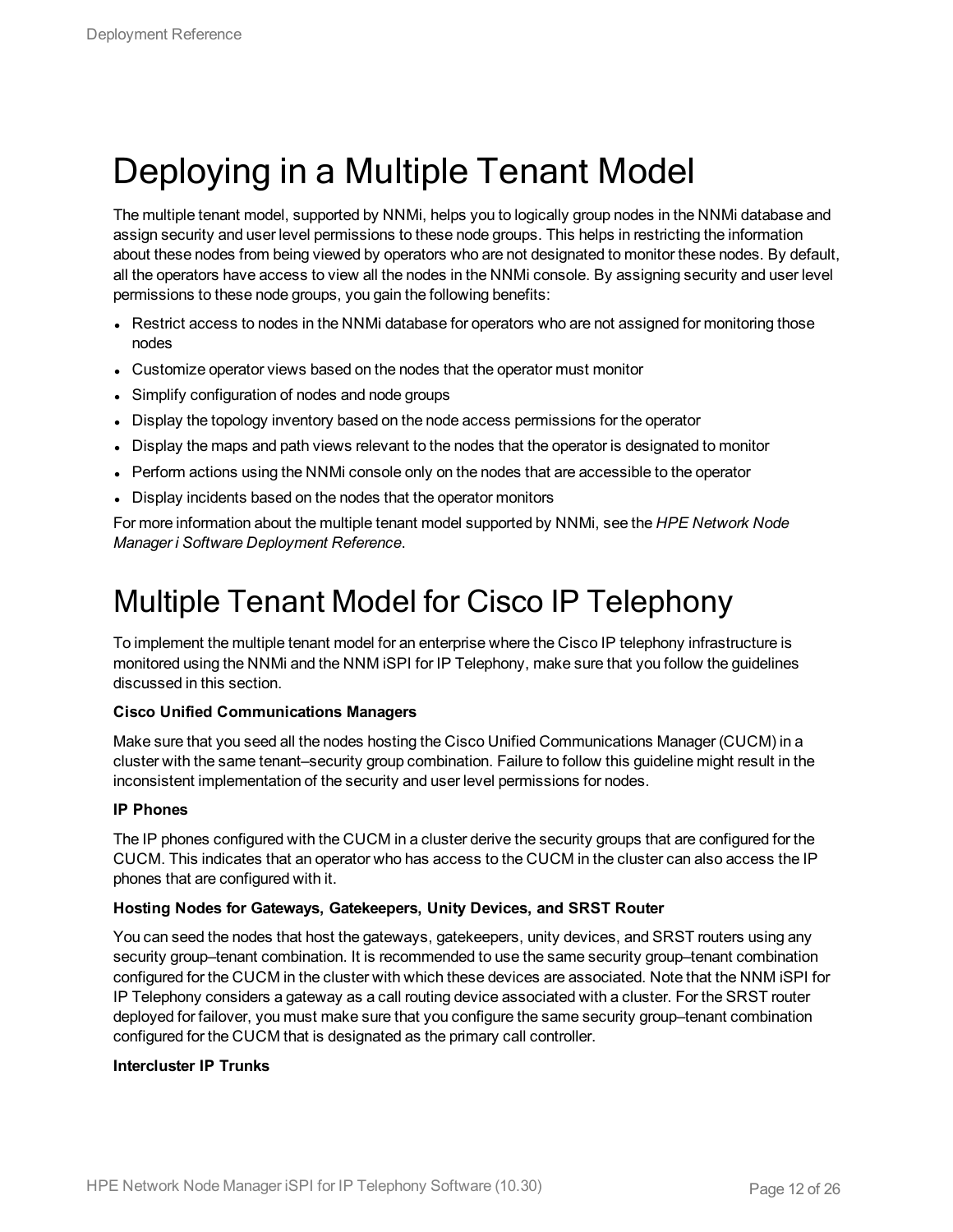The intercluster IP trunks derive the security group–tenant combination from the CUCM associated with the IP trunk. Note that the NNM iSPI for IP Telephony considers the intercluster IP trunk as a call routing resource associated with a CUCM in the cluster.

#### **Reporting**

The metrics in the following extension packs for reporting derive the security group–tenant combination configured for the CUCM cluster that handles the call. This makes sure that the row level security in NPS is implemented along with multitenancy:

- Call Details
- Gateway Calls
- IP Trunk Calls
- Call Types and Termination Reasons

<span id="page-12-0"></span>The Cisco B Channel Activity extension pack for reporting derives the security group–tenant combination from the Cisco Unity device or the Unity connection for which the metrics are applicable.

## Multiple Tenant Model for Avaya IP Telephony

To implement the multiple tenant model for an enterprise where the Avaya IP telephony infrastructure is monitored using the NNMi and the NNM iSPI for IP Telephony, make sure that you follow the guidelines discussed in this section.

#### **Communication Managers**

Make sure that both the nodes hosting the primary Communication Managers in a duplex redundant pair are seeded with the same security group–tenant combination. Failure to follow this guideline might result in the inconsistent implementation of the security and user level permissions for nodes.

#### **IP Phones**

The IP phones configured on any Communication Manager in a duplex redundant pair of primary communication manager or a standalone primary communication manager derive the security group–tenant combination from the nodes hosting any communication manager in the redundant pair or the node hosting the primary standalone communication manager. This indicates that an operator who has access to the communication manager in the redundant pair also has access to the IP phones configured with the communication manager.

#### **Primary Communication Manager Servers, Local Survivable Processors, and H.248 Media Gateways**

You can seed standalone primary communication manager servers, Local Survivable Processors (LSP) and H.248 media gateways using any security group–tenant combination. It is recommended that you seed the nodes hosting the H.248 media gateways with the same security group–tenant combination configured for the node hosting the primary communication manager (in the pair or in the standalone mode) that uses the H.248 media gateway for call routing.

For nodes hosting LSPs, it is recommended that you seed the nodes with the same security group–tenant combination configured for the node hosting the primary communication manager (in the pair or in the standalone mode) that acts as the primary call controller for the branch where the LSP is deployed for failover.

#### **Port Network Media Gateways**

The port network media gateways such as the G650 and the associated components supported by the NNM iSPI for IP Telephony such as CLAN, IPSI, media processor, and so on derive the security group–tenant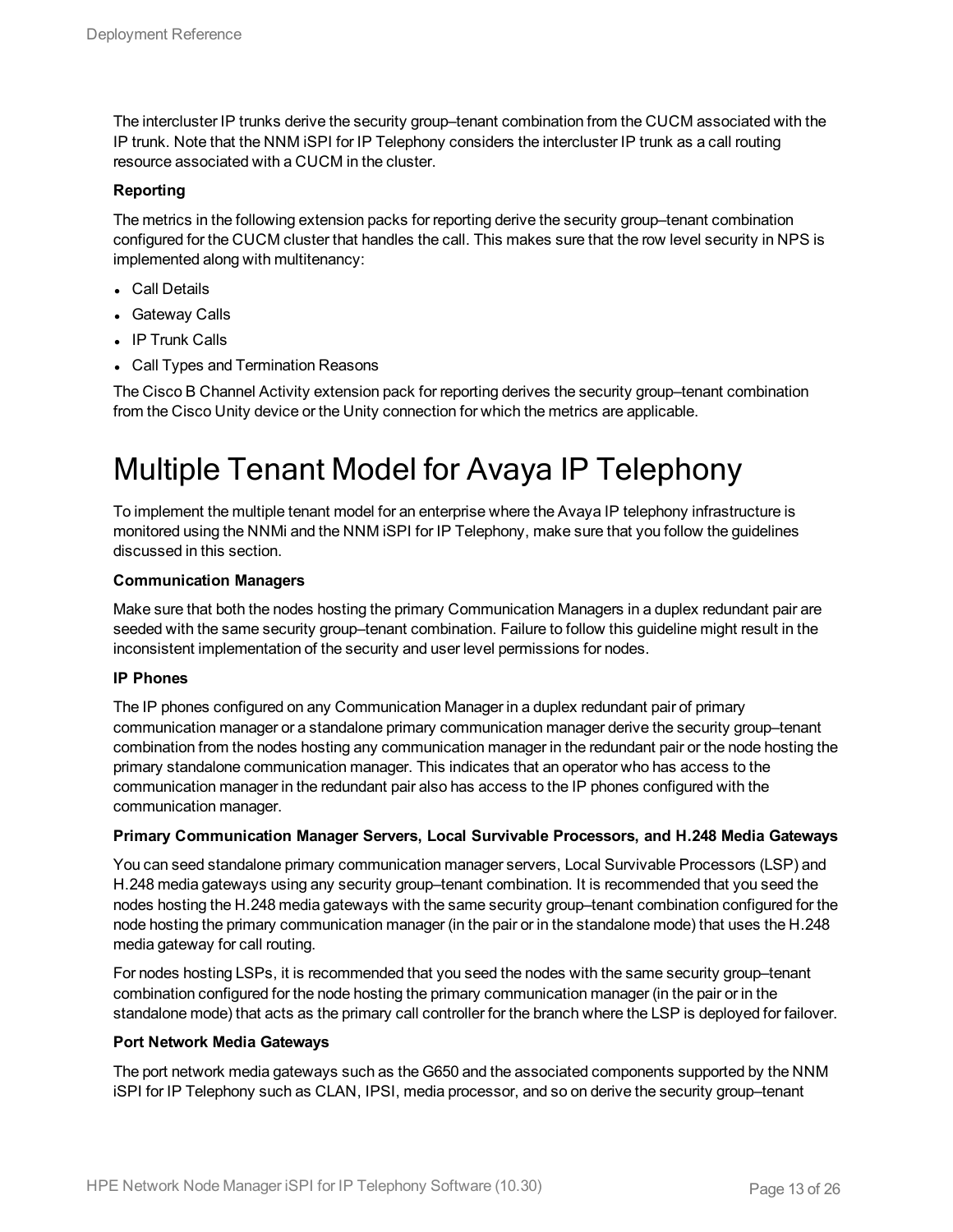combination from the node hosting the primary communication manager (in the pair or in the standalone mode) to which the Port Network media gateway is associated.

#### **Reporting**

The metrics in the following extension packs derive the security group–tenant combination from the primary communication manager that handles the call. This makes sure that the row level security in NPS is implemented along with multitenancy:

- **Call Details**
- Gateway Calls
- Trunk Calls
- Call Types and Termination Reasons

The metrics in the following extension packs for reporting derive the security group–tenant combination from the primary communications manager that uses the trunk groups, route patterns, network regions, or port networks for which the metrics are applicable:

- Trunk Activity
- Trunk Group and Route Pattern Usage
- Processor Occupancy Summary
- Port Network Load Statistics
- Network Region DSP/CODEC Usage Summary

<span id="page-13-0"></span>The metrics for the RTP Session Metrics extension pack derives the security group–tenant combination from the primary communications manager configured for the RTP endpoint.

### Multiple Tenant Model for Microsoft IP Telephony

To implement the multiple tenant model for an enterprise where the Microsoft IP telephony infrastructure is monitored using the NNMi and the NNM iSPI for IP Telephony, make sure that you follow the guidelines discussed in this section.

As an administrator, you must configure at least one front end pool for a central site, using the Add Front End Pool Configuration page provided by the iSPI for IP Telephony. The iSPI for IP telephony uses this configuration information to retrieve information related to the topology, policies, CDR and QoE collection, and users from the central site. The iSPI for IP Telephony discovers the topology of the central site and all the associated branch sites through the seeded front end pool. The iSPI for IP Telephony also maps the tenant name (provided while configuring the front end pool), the tenant UUID, and the UUID of the default security group of the tenant with the front end pool.

During discovery, the iSPI for IP Telephony seeds the servers and gateways with NNMi and maps these entities with the tenant details associated with the front end pool. The iSPI for IP Telephony uses the tenant mapping for any entities discovered through the front end pool.

As voice policies, voice routes, dial plans, and normalization rule configuration settings can be associated to multiple frontend pools in an organization, the iSPI for IP Telephony groups these entities based on the tenants associated with the front end pools associated with these entities.

After NNMi completes the discovery of the servers and gateways, the iSPI for IP Telephony retrieves the security group information for the discovered entities and maps the security group information against the discovered entities. See the following points before deploying the iSPI for IP Telephony to monitor the Microsoft IP Telephony entities: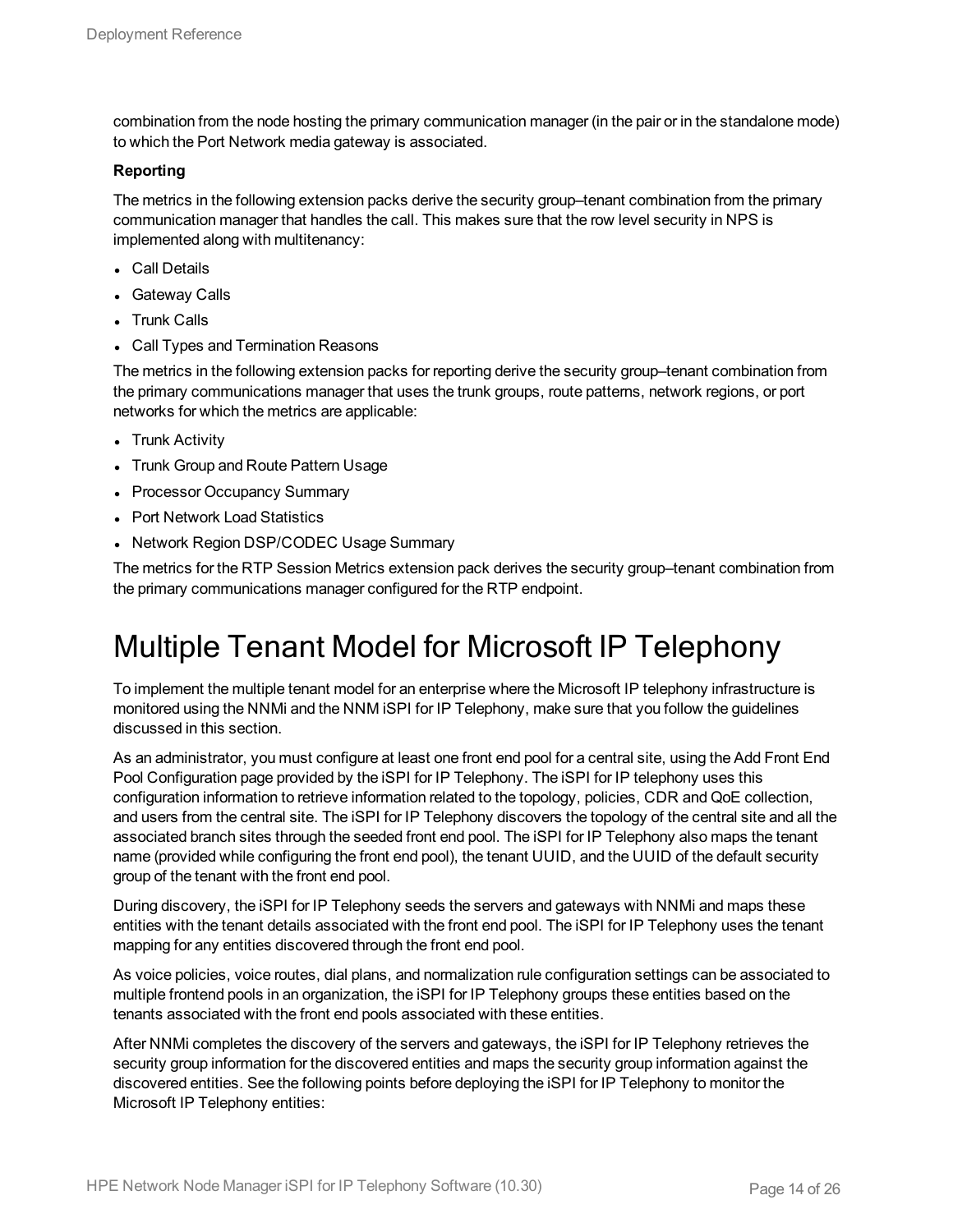- You can access a Gateway or server if you are assigned to the same security group assigned to the corresponding NNMi node.
- You can access a site if you have access to at least one server in the site.
- You can access a SIP trunk configuration if you have access to the site that includes the SIP trunk.
- You can access all the Lync users of an organization if you are assigned to the default security group of the tenant with which the frontend pool was seeded.
- You can access all the policies of an organization if you are assigned to the default security group of the Tenant with which the frontend pool was seeded.
- You can access an end user group if you have access to at least one user in the end user group.
- A non-administrative user does not have access to the NNMi sites configured in the iSPI for IP Telephony.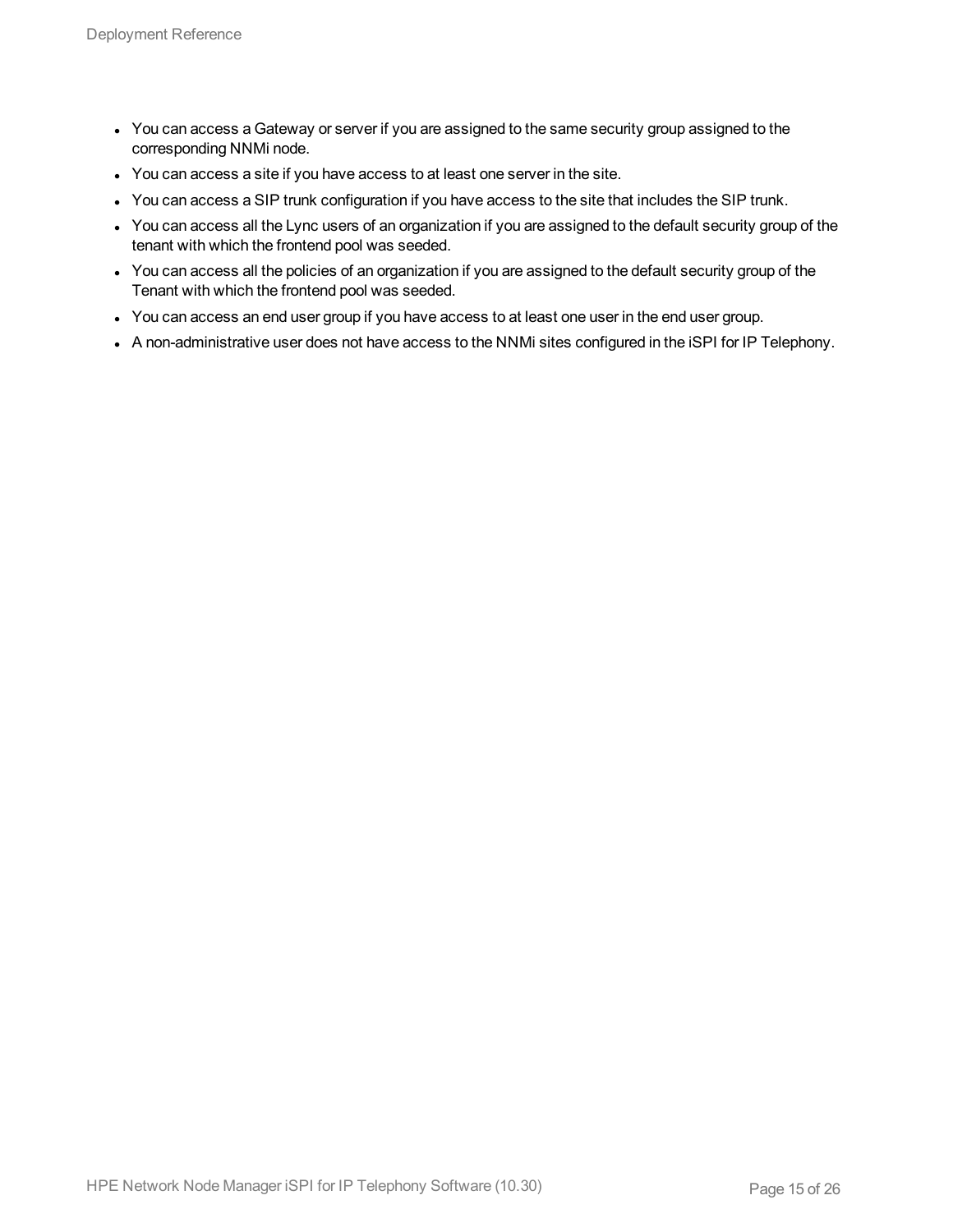## <span id="page-15-0"></span>Overlapping IP Addresses

If your network supports Network Address Translation (NAT) protocol or Port Address Translation (PAT) protocol, you must follow the instructions provided in the Managing Overlapping IP Addresses in NAT Environments section in the NNMi Deployment Reference.

<span id="page-15-1"></span>In addition to the common instructions mentioned in the *HPE Network Node Manager i Software Deployment Reference 10.20*, you must follow a few guidelines to monitor the IP telephony infrastructure.

## Overlapping Address Domain Support for Cisco IP **Telephony**

If you manage a Cisco IP telephony infrastructure in your enterprise, make sure that you follow these guidelines:

- All Cisco IP Telephony entities, such asCisco Unified Communications Manager clusters, Cisco Unified Communication Manager Subscriber groups, Cisco Unified Communication Managers, gateways, Survivable Remote Site Telephony (SRST) routers, intercluster trunks, Unified Communication Manager Expresses, IP phones, gatekeepers, unity devices, and so on, that belong to an overlapping address domain must be associated with a single tenant.
- TheNNM ISPI for IP Telephony discovers the Cisco IP phones using the internal (private) IP addresses of the IP phones. Therefore, you must map the external IP address and the internal IP address of all Cisco IP phones using Overlapping Address Mapping form of NNMi. If you do not complete this mapping, the NNM iSPI for IP Telephony may not be able to draw the voice paths and control paths correctly. For more information, see NNMi Online Help, Overlapping IP Address Mapping.
- <span id="page-15-2"></span>• When you configure the NNM iSPI for IP Telephony to access data with AXL and SSH, you must provide the external IP address (public address) of the Cisco Unified Communications Manager.

## Overlapping Address Domain Support for Avaya IP **Telephony**

If you manage an Avaya IP telephony infrastructure in your enterprise, make sure that you follow these guidelines:

- All Avaya IP Telephony entities, such as call controllers, IP phones, media gateways, and so on, that belong to an overlapping address domain must be associated with a single tenant.
- You must also map the external IP address and the internal IP address of all Avaya Media Processors and Avaya IP Server Interfaces (IPSIs) using the Overlapping IP Address Mapping form of NNMi. If you do not complete the mapping for these entities, theNNM iSPI for IP Telephony may not generate incidents related to these entities.
- The NNM iSPI for IP Telephony discovers the Avaya Control Local Area Networks (CLANs) and Avaya IP phones firstly using their internal (private) IP addresses. The NNM iSPI for IP Telephony seeds them to NNMi database later. You must map the external IP address and the internal IP address of all Avaya CLANs and Avaya IP phones using Overlapping Address Mapping form of NNMi. If you do not complete this mapping, the NNM iSPI for IP Telephony may not be able to draw the voice paths and control paths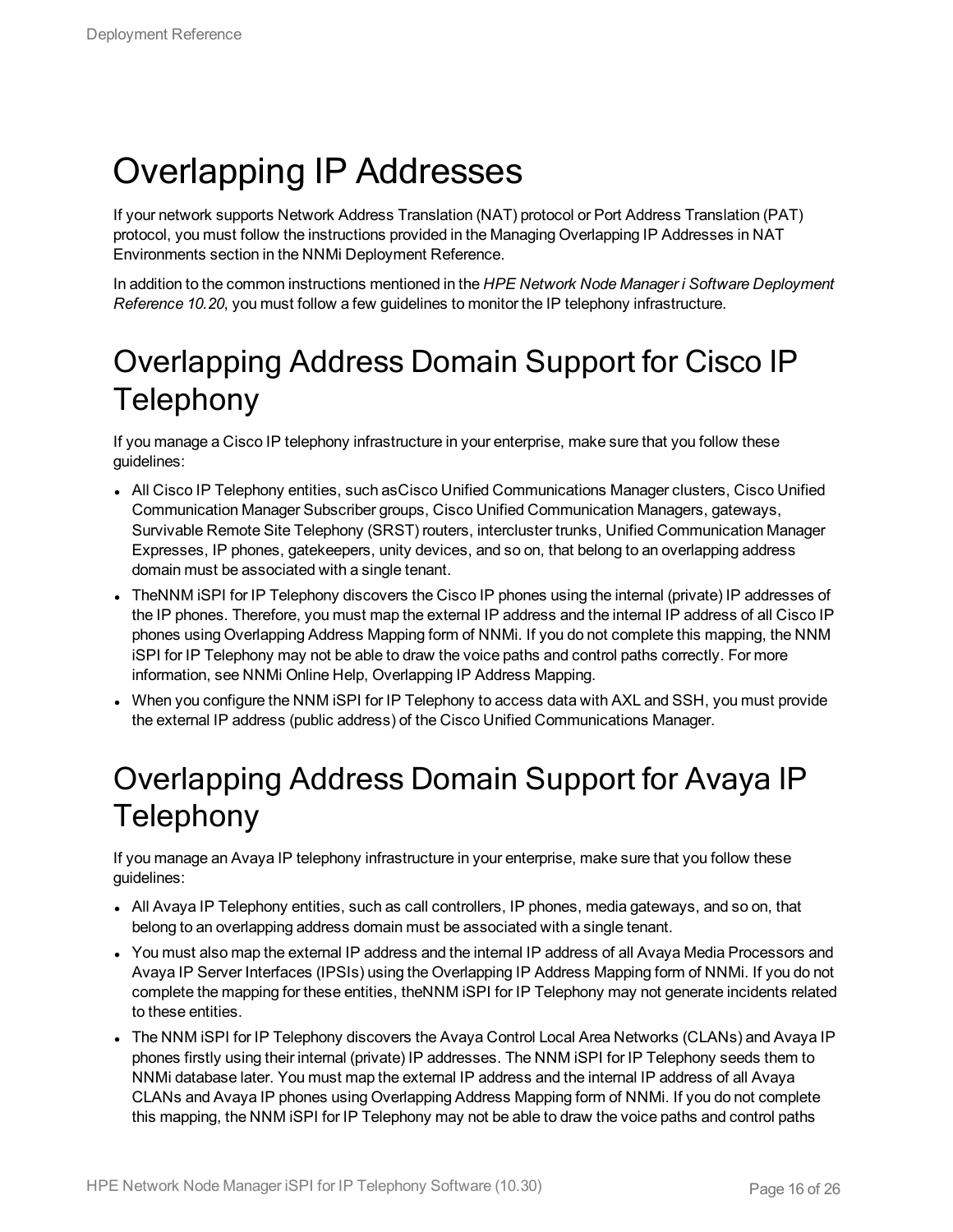correctly. The CLAN and IP phones association polling also may not take place. For more information, the *Overlapping IP Address Mapping* topic of the *NNMi Online Help*.

<span id="page-16-0"></span>• When you configure CDR Access, RTCP reception, and SSH access, you must provide the external IP address (public address) of the Avaya Communication Manager.

## Overlapping Address Domain Support for Microsoft IP Telephony

If you manage a Microsoft IP telephony infrastructure in your enterprise, you must make sure that all the Microsoft servers and gateways that belong to an overlapping address domain are associated with a single tenant.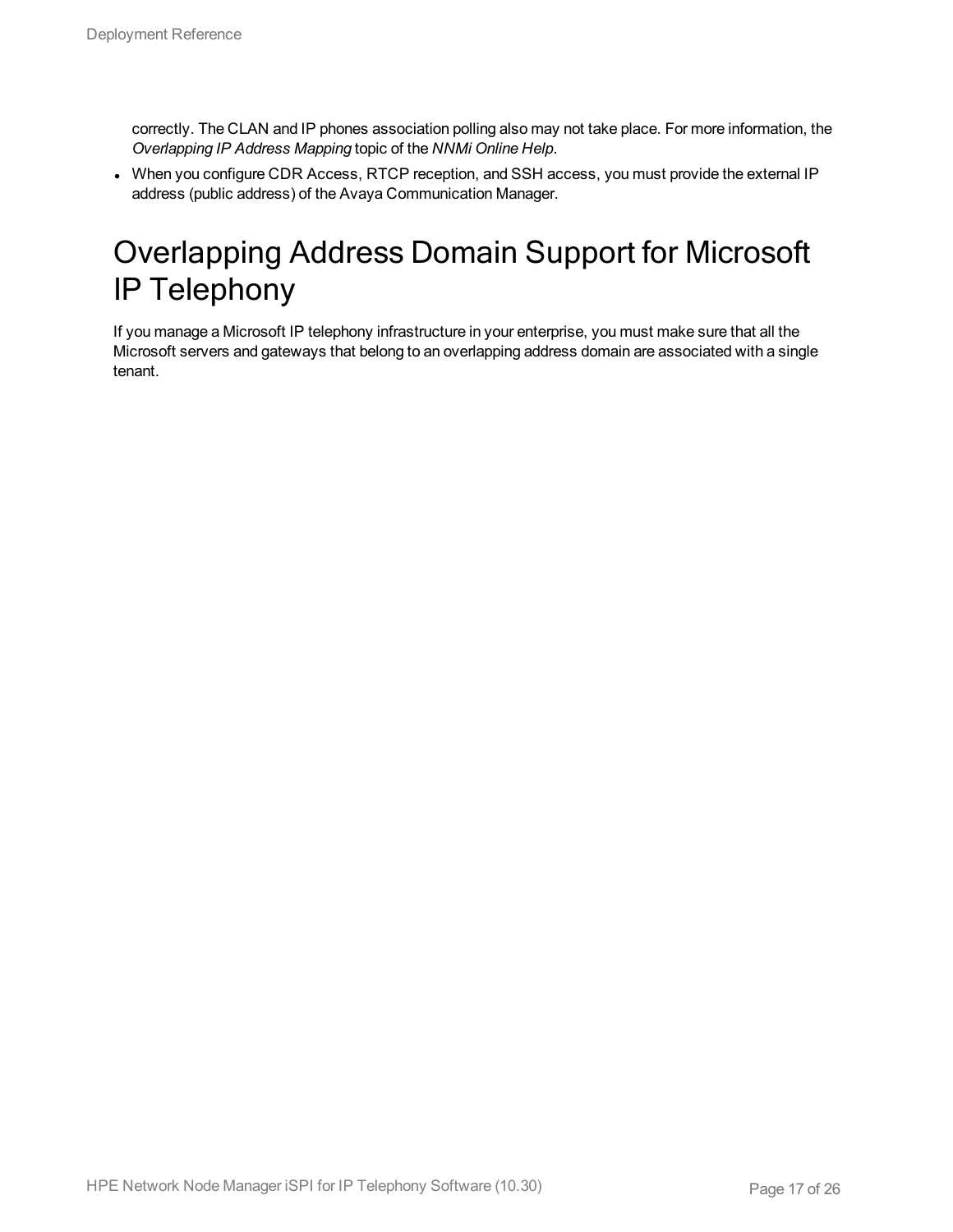## <span id="page-17-0"></span>Administration Tasks

<span id="page-17-1"></span>This chapter provides you information on the administration tasks that you can perform after you have installed the NNM iSPI for IP Telephony.

## Enabling Single Sign On

For an overview on single sign-on, see the *Using Single Sign-on with NNMi* section in the *HPE Network Node Manager i Software Deployment Reference 10.20*. You can grant Single Sign-on (SSO) access to users who do not have the system privileges to access the NNMi console. SSO is not enabled during installation or when you upgrade from the previous versions.

**Note**: You can enable SSO to allow the non-system users to access the NNMi console, the configuration screens, and the integrated application screens by signing in once to the NNMi console.

To enable the single sign-on for the NNM iSPI for IP Telephony, follow these steps:

- 1. In the *%NnmDataDir%*\shared\nnm\conf\props\nmsui.properties/opt/OV/shared/nnm/conf/props/nms-ui.properties file, change the value of com.hp.nms.ui.sso.isEnabled from false to true.
- 2. Run the nnmsso.ovpl -reload script.
- 3. Run the iptssoreload.ovpl script.

**Note:** Do not enable the Single Sign-on feature when NNMi and the NNM iSPI for IP Telephony are configured to use the Public Key Infrastructure (PKI) authentication.

## <span id="page-17-2"></span>Configuring Access with Public Key Infrastructure Authentication

Configuring NNMi to map the Public Key Infrastructure (PKI) certificates to the NNMi user accounts enables you to log on to the NNMi console without having to type in the user name and password on the Login page. However, when you try to launch the NNM iSPI for IP Telephony forms, you will be prompted to provide the NNMi user name and password. You must perform some additional steps to reconcile the mapping with the NNM iSPI for IP Telephony and configure access with the PKI authentication.

**Note**: When the NNMi is configured to use the PKI authentication, the NNM iSPI for IP Telephony must also use the same. Similarly, you must not configure the NNM iSPI for IP Telephony to use the PKI authentication when the NNMi uses the credentials-based authentication.

#### **Prerequisites**

Before configuring the NNM iSPI for IP Telephony to use the PKI authentication, make sure you follow these tasks: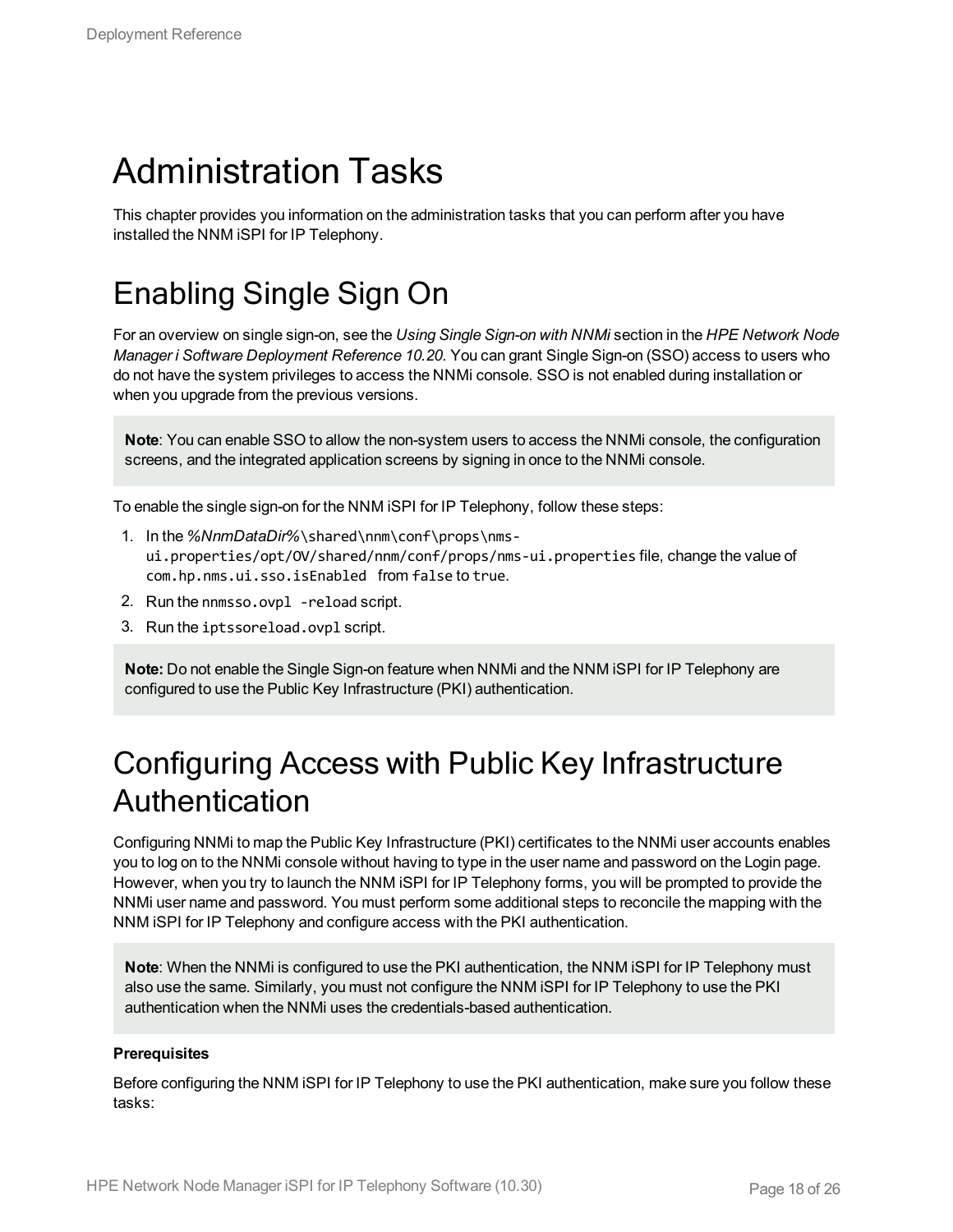- Task 1 Configure NNMi to use the PKI [Authentication](#page-18-0)
- Task 2 Configure a [Certificate](#page-18-1) Validation Method
- <span id="page-18-0"></span>• Task 3 - [Enable](#page-18-2) SSL

#### **Task 1 - Configuring NNMi to use the PKI Authentication**

To configure NNMi to use the PKI authentication, follow the steps in the *Configuring NNMi to Support Public Key Infrastructure Authentication* section in the *HPE Network Node Manager i SoftwareDeployment Reference*.

#### <span id="page-18-1"></span>**Task 2 - Configuring a Certificate Validation Method**

To prevent unauthorized access using invalid certificates of NNMi configured with PKI authentication, you must configure NNMi to use one of the following certification methods:

- Certificate Revocation List (CRL)
- Online Certificate Status Protocol (OCSP)

For more information about the steps to be followed to configure a certificate validation method, see the *Certificate Validation (CRL and OCSP)* section in the *HPE Network Node Manager i Software Deployment Reference*.

#### <span id="page-18-2"></span>**Task 3 - Enabling SSL**

After configuring NNMi to use the PKI authentication, you must enable SSL on the NNM iSPI for IP Telephony. Enabling SSL ensures communication between the NNMi management server and the NNM iSPI for IP Telephony.

To enable SSL on the NNM iSPI for IP Telephony, follow these steps:

- 1. Log on to the NNM iSPI for IP Telephony server.
- 2. Navigate to the following directory:

*%nnmdatadir%*\shared\ipt\conf/var/opt/OV/shared/ipt/conf

- 3. Open the nnm.extended.properties file with a text editor.
- 4. In the properties file, set the value of the following properties to true:
	- com.hp.ov.nms.spi.ipt.spi.isSecure
	- com.hp.ov.nms.spi.ipt.Nnm.isSecure
- 5. Save the changes and close the file.
- 6. Restart the iptjboss process by running the following commands:
	- a. ovstop -c iptjboss
	- b. ovstart -c iptjboss

This ensures the enabling of SSL on the NNM iSPI for IP Telephony.

#### **Configuring theNNM iSPI for IP Telephony**

While configuring NNMi to use PKI authentication, you must update the nms-auth-config.xml file that is available in the configuration data dictionary of NNMi

(*%nnmdatadir%*\nmsas\NNM\conf/var/opt/OV/nmsas/NNM/conf). You must modify the nms-authconfig.xml file in the NNM iSPI for IP Telephony configuration data directory based on the updated nmsauth-config.xml file to enable the iSPI to use the PKI authentication.

To configure the NNM iSPI for IP Telephony to use the PKI authentication, follow these steps: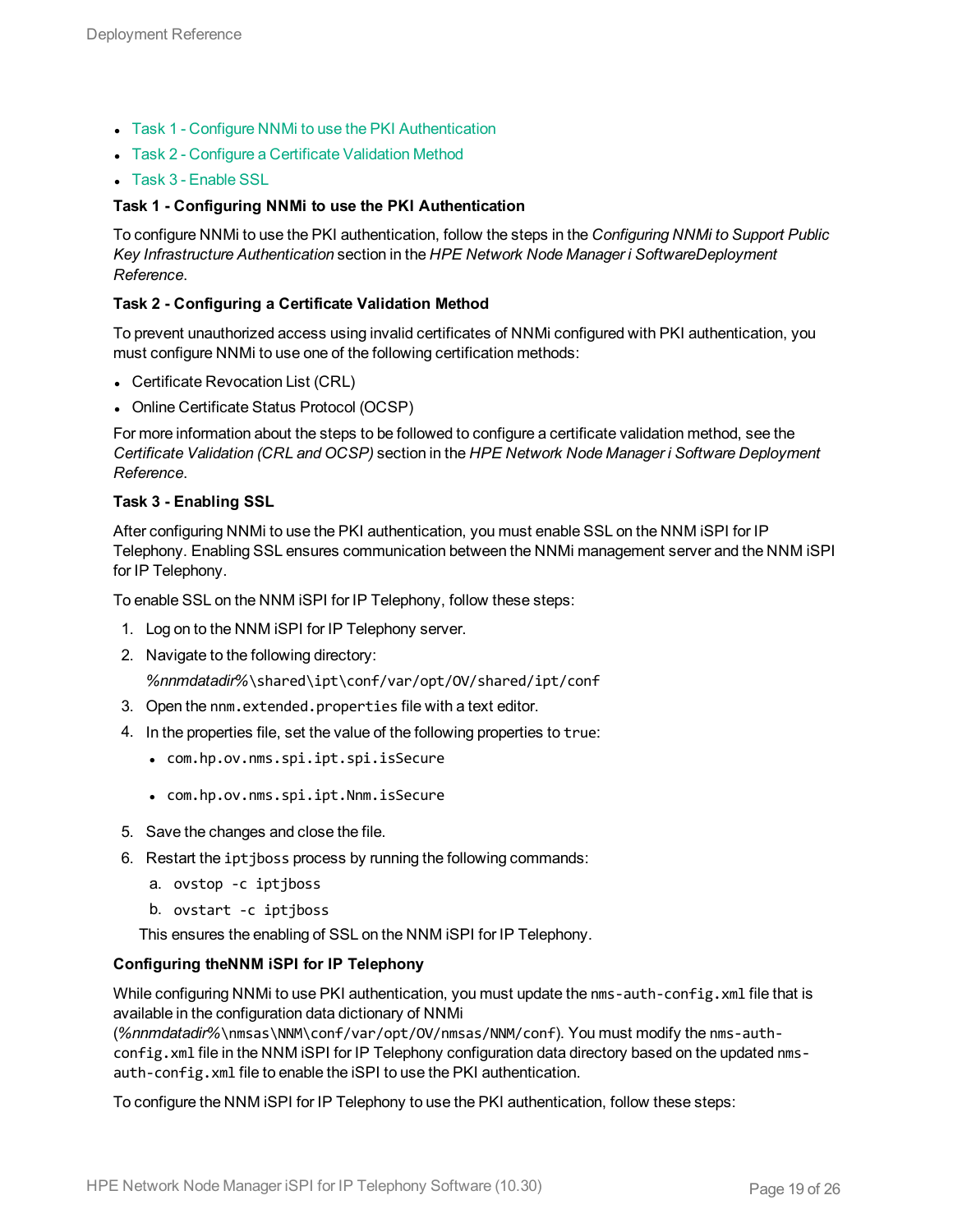- 1. Log on to the NNMi management server.
- 2. Navigate to the following directory:

*%nnmdatadir%*\nmsas\ipt\conf/var/opt/OV/nmsas/ipt/conf

- 3. Open the nms-auth-config.xml file using a text editor.
- 4. Modify the nms-auth-config.xml file on the NNM iSPI for IP Telephony to enable the PKI authentication. For information on the required changes, see the *Configuring NNMi for PKI (X.509 Certificate Authentication)* section in the *HPE Network Node Manager i Software Deployment Reference 10.20*.

**Note:** Make sure that the modifications that you make to the NNM iSPI for IP Telephony nms-authconfig.xml file matches to the changes done to the nms-auth-config.xml file on the NNMi management server.

- 5. Save and close the file.
- 6. Run the following command:

*%nnminstalldir%*\bin\nmsiptauthconfigreload.ovpl/opt/OV/bin/nmsiptauthconfigreload.ovpl

### <span id="page-19-0"></span>Running the nmsiptconfigimport.ovpl Command

The nmsiptconfigimport.ovpl command requires you to provide the NNMi administrator user credentials as command-line arguments. However, when the NNM iSPI for IP Telephony is configured to use the PKI authentication, you can run the command without providing the user credentials — that is, you can run the command without the  $-\nu$  and the  $-\nu$  options. Make sure that the user account with which you logged on to the NNMi management server to run the command has **Read** access to the following file:

## Adding IP Telephony Nodes after Installing the NNM iSPI for IP Telephony

After installing the NNM iSPI for IP Telephony, you can add more IP Telephony nodes (such as CUCM, Voice Gateways, and Gatekeepers) to your deployment environment. To add nodes, follow these steps:

- 1. Use the NNM iSPI for IP Telephony configuration workspace to specify the required settings for the newly added entities. For more information, see the *Help for Administrators* section of the *HPENNM iSPI for IP Telephony Software Online Help*.
- 2. Seed the nodes that host the IP Telephony entities using the Discovery Configuration form in the NNMi configuration workspace. For more information about seeding nodes, see the *HPE Network Node Manager i Software Online Help*.
- 3. Wait for the next discovery cycle by NNMi to trigger the discovery of the newly added IP Telephony entities. Alternatively, you can select the nodes from the NNMi node inventory and perform a configuration poll for the nodes. For more information about discovery cycles and performing configuration polls, see the *HPE Network Node Manager i Software Online Help*.

<span id="page-19-1"></span><sup>l</sup> *%nnmdatadir%*\nmsas\ipt\conf\props\nmsusers.properties/var/opt/OV/nmsas/ipt/conf/props/nms-users.properties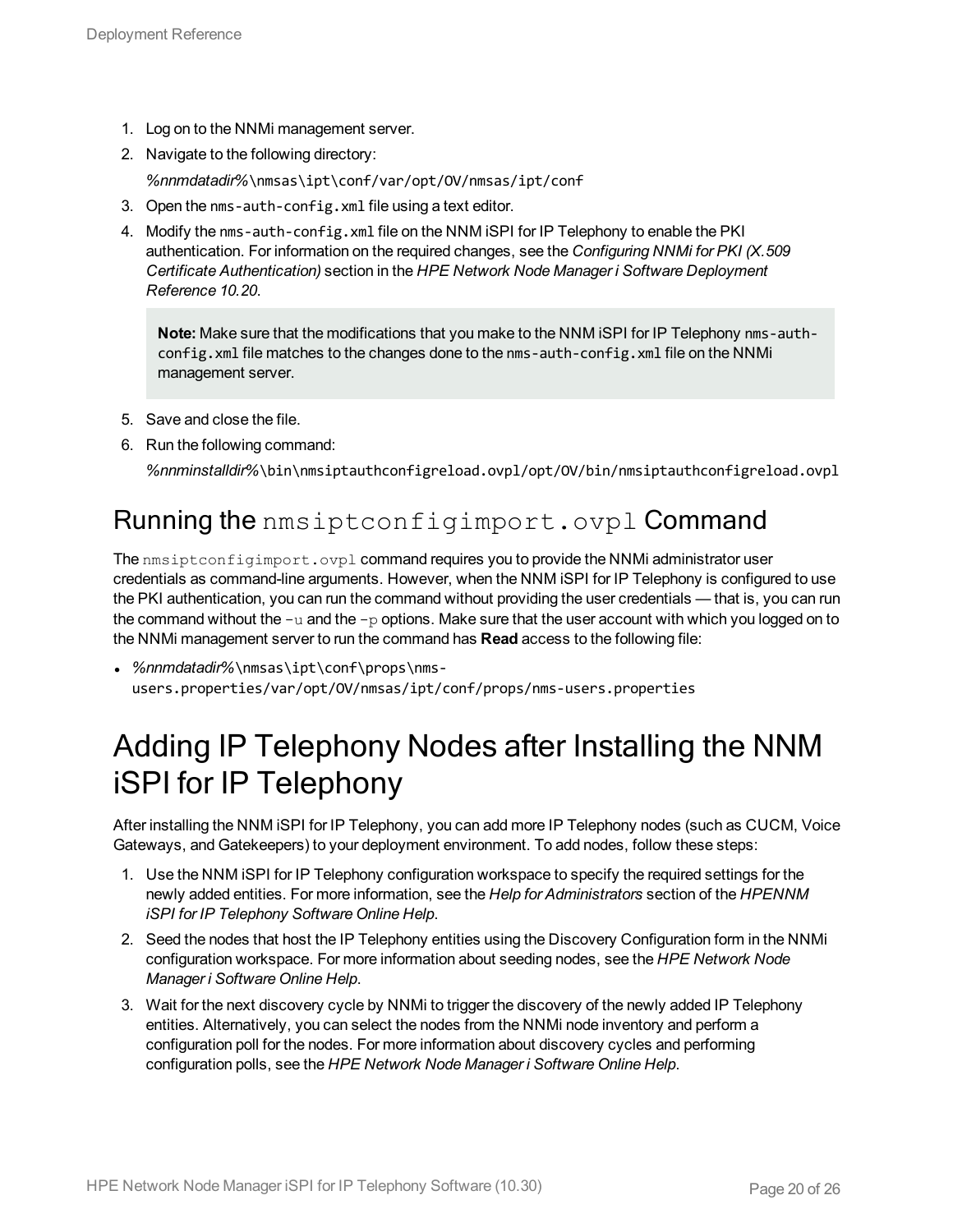### <span id="page-20-0"></span>Requirement for New NNMi 10.30 Installations

New installations of NNMi support only TLS v1.2 protocol by default. However, to be able to discover and monitor Cisco IP telephony data, NNMi is required to use the TLSv1 cryptographic protocol.

To configure NNMi to support the TLSv1 cryptographic protocol for device communication:

**Note:** This procedure enables NNMi to use less secure cryptographic protocols that are not FIPS 140-2 certified. This is a global change and may reduce the security of the product.

- 1. Log on to the NNMi management server.
- 2. Open the following file with a text editor:
	- Windows:%NnmDataDir%\nmsas\nms\server.properties
	- Linux:/var/opt/OV/nmsas/nms/server.properties
- 3. Update the com.hp.ov.nms.ssl.PROTOCOLS property to include the value TLSv1. If the property does not exist, add the following line: com.hp.ov.nms.ssl.PROTOCOLS=TLSv1.2,TLSv1
- 4. Restart the NNMi processes by running the following commands:
	- <sup>l</sup> *On Windows:*
		- i. **%nnminstalldir%\bin\ovstop -c**
		- ii. **%nnminstalldir%\bin\ovstart -c**
	- <sup>l</sup> *On Linux:*
		- i. **/opt/OV/bin/ovstop -c**
		- ii. **/opt/OV/bin/ovstart -c**

### <span id="page-20-1"></span>Recommendations for Configuring Data Access

This section lists the recommendations for configuring data access using the NNM iSPI for IP Telephony Data Access Configuration form for the following IP Telephony environments:

- Cisco
- <span id="page-20-2"></span>• Avaya

### Configuring Data Access for Cisco

To configure data access for Cisco IP telephony, you must provide the configuration parameter details for the AVVID XML Layer (AXL) and the Call Details Record (CDR) data access.

#### **Configuration Parameters for AXL Data Access**

Specify the following parameters to configure the AXL API exposed data:

**Cluster ID**: Specifies the cluster identifier. You can retrieve this information from the administration web page of the CUCM.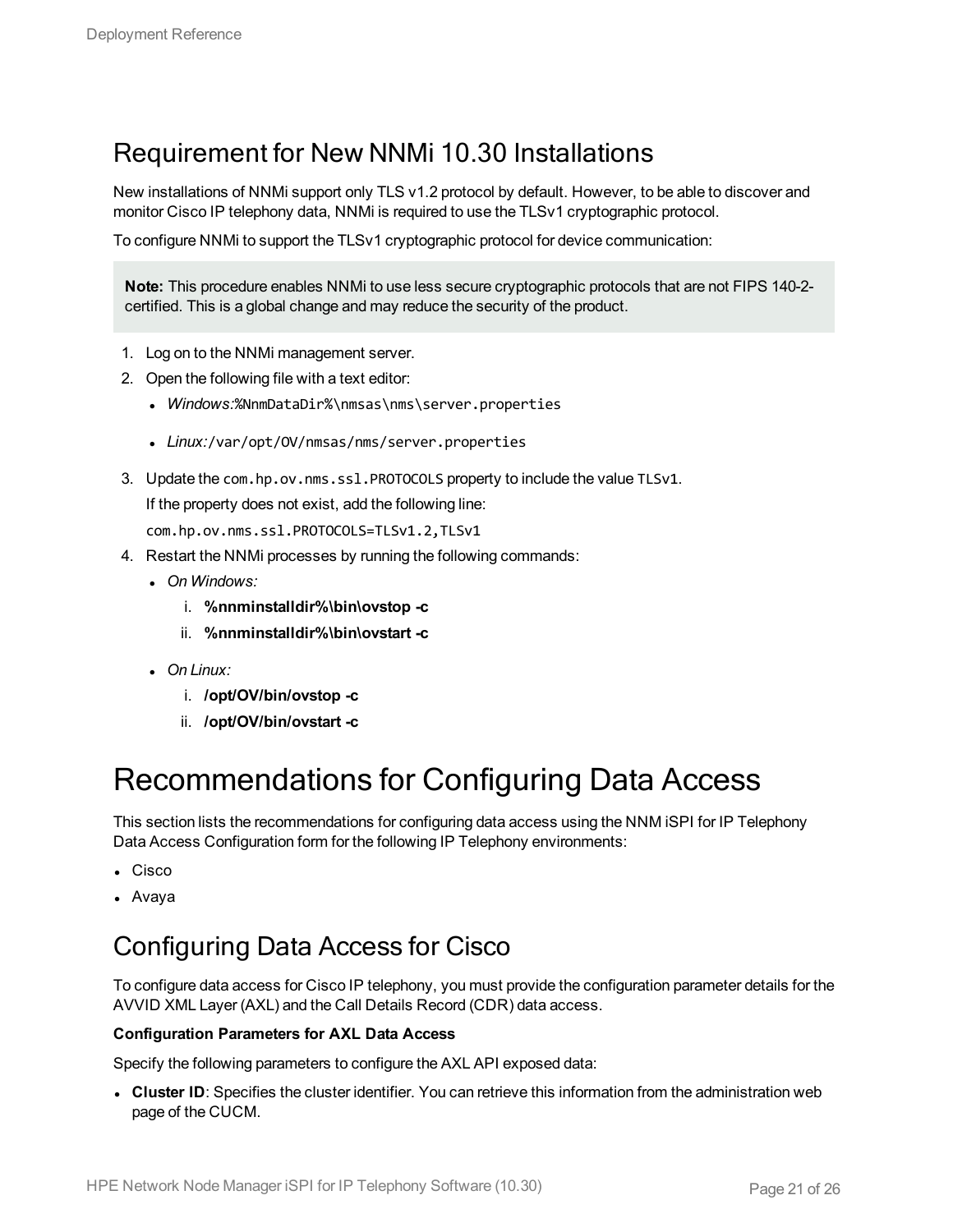- <sup>l</sup> **CM IP Address**: Specifies the IP address of the CUCM server node in the cluster. The NNM iSPI for IP Telephony uses this IP address to obtain the AXL data for this cluster. It is recommended that you provide the IP address of the publisher CUCM node in your cluster.
- **AXL User Name**: Specifies the AXL user name to be used for invoking the AXL Web Services.
- **AXL Password**: Specifies the password associated with the AXL user name.

#### **Configuration Parameters for AXL Data Access**

You must make sure that the system time for the NNM iSPI for IP Telephony server must be equal to or slower than the system time of the CDR repository server if both the servers belong to the same time zone. If the servers are in different time zones, the iSPI for IP Telephony uses the same time zone. If the servers are in different time zones, the iSPI for IP Telephony uses the system time of the iSPI for IP Telephony server for CDR retrieval. This might cause the time stamp of the call data to be different when compared to the actual time of the call.

Before configuring CDR access, you must also make sure that the CDRonDemand Web Service is running on the Call Manager repository server.

Specify the following parameters to configure the CDR access:

- **Cluster ID**: Specifies the cluster identifier. You can retrieve this information from the administration web page of the CUCM.
- **Server IP**: Specifies the IP address of the CUCM CDR repository server in the cluster where the CDRonDemand Web Service is running.
- <sup>l</sup> **SOAP User Name**: Specifies the SOAP user name to access the CDRonDemand Web Service in the cluster.
- **SOAP Password**: Specifies the password associated with the SOAP user name.
- Port: Specifies the port number used by the CDRonDemand Web Service on the server that hosts the Web Service.

**Note**: Do not include blank space characters before or after the values you type.

You must also configure an SFTP/FTP user name and password on the NNM iSPI for IP Telephony server which the CDRonDemand Web Service uses to send CDR files to the NNM iSPI for IP Telephony server. If you are running the NNM iSPI for IP Telephony on a Microsoft Windows operating system, you must configure an SFTP/FTP client and make sure that the  $NnmDataDir\log\int\$ ret $\theta$  folder is shared for SSFTP/FTP user access.

**Note**: If the NNM iSPI for IP Telephony is installed on a Microsoft Windows operating system, you must make sure that the home directory for the user, specified in SFTP/FTP user name, is configured as %NnmDataDir%\log\ipt\tmp and the user has write access to the home directory.

#### **Data Access Recommendations for Clusters**

Make sure that you configure the NNM iSPI for IP Telephony to access the CDR data from all the clusters.

You must note down the following details for each CUCM Cluster in the environment and provide this information in the Data Access Configuration form for the NNM iSPI for IP Telephony:

The NNM ISPI for IP Telephony supports collection of CDR data using the following mechanisms supported by Cisco: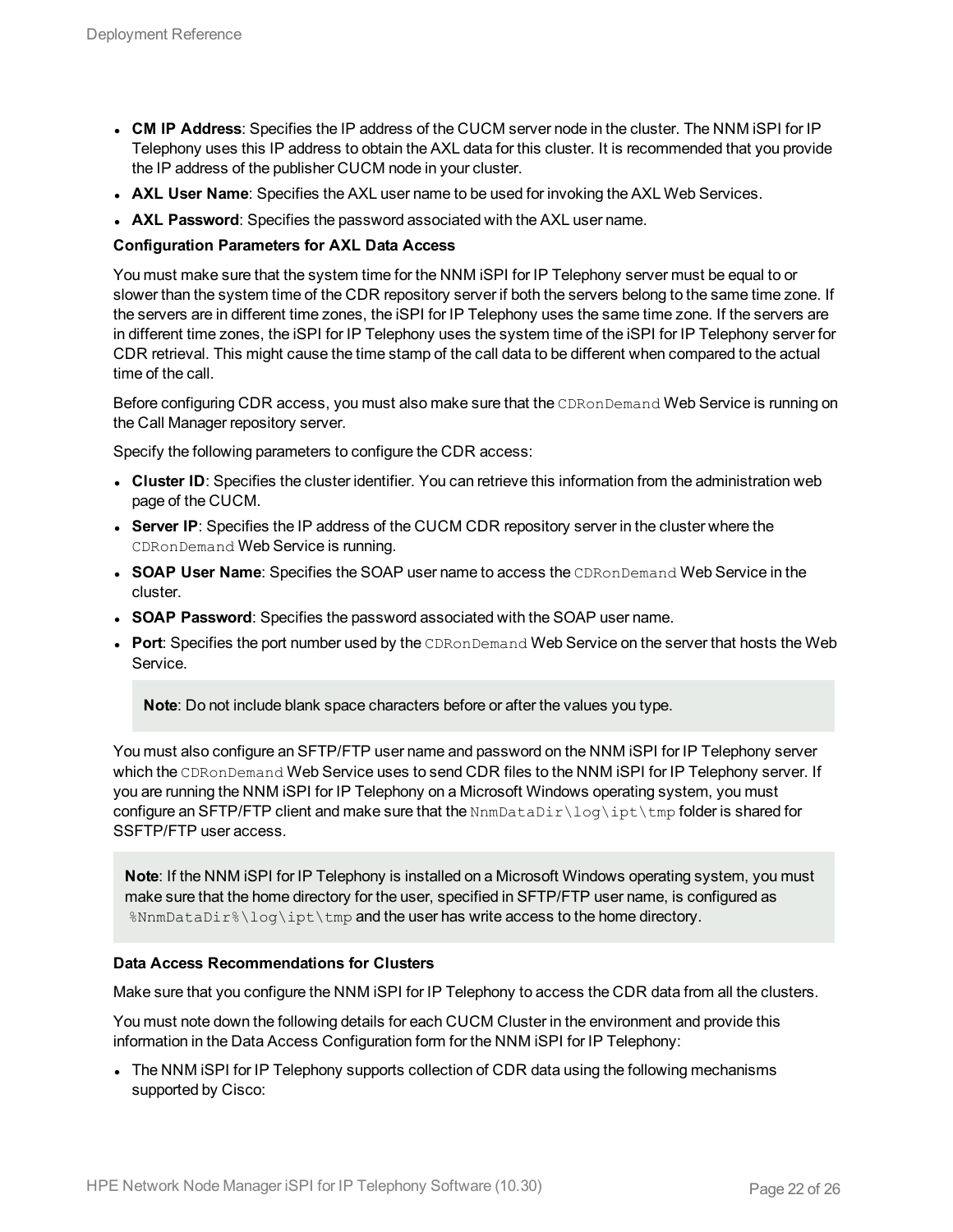- Mechanism that requires the iSPI for IP Telephony to act as a billing server.
- Mechanism that requires NNM iSPI for IP Telephony to act as a web services client for the  $CDR-on-$ Demand Web Service hosted on a server node inside the cluster.

You must determine the mode used by a specific cluster before proceeding with CDR data access configuration.

- For the billing server—based collection you must do the required configuration on the CUCM server in a cluster that hosts the CDR repository node role for the cluster. The configuration includes specifying the following details:
	- The fully qualified domain name of the NNM iSPI for IP Telephony server as the designated billing server
	- The SFTP/FTP user name
	- The SFTP/FTP password
	- The directory in the NNM iSPI for IP Telephony server file-system where the CDR files must be uploaded by the CDR repository node in the cluster: Usually, on the NNM iSPI for IP Telephony server, this directory is located at a relative path to the  $\frac{S_{\text{Nnm}}}{\text{Dat}}$   $\frac{1}{\text{C}}$  ( $\frac{1}{\text{C}}$   $\frac{1}{\text{C}}$   $\frac{1}{\text{C}}$   $\frac{1}{\text{C}}$   $\frac{1}{\text{C}}$   $\frac{1}{\text{C}}$   $\frac{1}{\text{C}}$   $\frac{1}{\text{C}}$   $\frac{1}{\text{C}}$   $\frac{1}{\text{$ The home directory of the SFTP/FTP server on the NNM iSPI for IP Telephony must be a valid sub directory under the  $\frac{2NnmDataDir/log/ipt/tmp}$  directory. Make sure that the CDR repository—hosting node in the cluster has adequate ability to perform SFTP/FTP transfers and upload files at the specified folder location on the NNM iSPI for IP Telephony server. While configuring CDR access for a cluster in the NNM iSPI for IP Telephony Cisco Data Access Configuration page, you must specify the name of the relative path to the directory of NNM iSPI for IP Telephony where the CDR files are uploaded by the CDR repository node in the cluster.
- The  $CDR-on-Demand$  Web Service—based collection requires you to specify the following details:
	- The SOAP/Web-Services user name and password
	- The IP address or the fully qualified domain name of the CUCM server node on the cluster that hosts the CDR-on-Demand Web Service. The home directory of the SFTP/FTP server on the NNM iSPI for IP Telephony must be a valid sub directory under the  $\frac{S_{N}}{N}$ DataDir/log/ipt/tmp directory. Make sure that the CDR repository—hosting node in the cluster has adequate ability to perform SFTP/FTP transfers and upload files at the specified folder location on the NNM iSPI for IP Telephony server.
- Specify the time interval at which the NNM iSPI for IP Telephony server must scan the billing server directory for newly arriving CDR or CMR files. If you are using the CDR-on-Demand Web Service method, specify the time interval at which the NNM iSPI for IP Telephony server must look for newly created CDR or CMR files. It is recommended that you specify a time interval of two minutes to five minutes for scalable processing of the CDR or CMR information across a period of time. It is also recommended that you configure the CDR repository server node in the cluster to publish the CDR or CMR files after short time intervals, instead of publishing the accumulated CDR or CMR information after a time interval of two minutes to five minutes.

### <span id="page-22-0"></span>Configuring Data Access for Avaya

To configure data access for Avaya IP telephony, make sure that you configure all the primary communication managers (CM) and Local Survivable Processors (LSP) as valid sources of the CDR data. For a duplex pair of primary communication managers, you must configure the CDR data access for both the primary communication managers in the pair.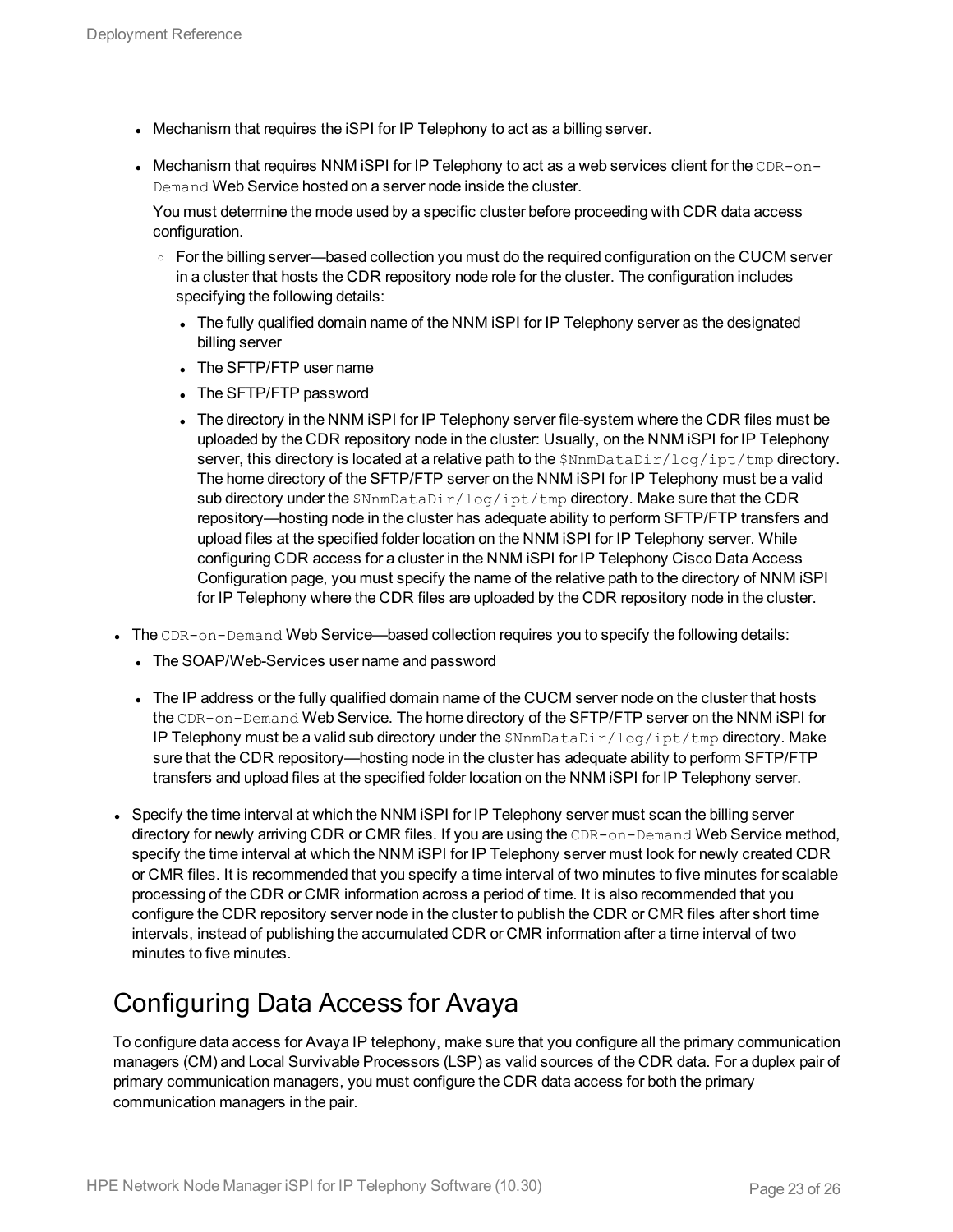In the Avaya Data Access Configuration form of the NNM iSPI for IP Telephony, provide the following details for each CM in your deployment environment:

- The format of the CDRs used by the communication manager. You can retrieve the information about the format of CDRs from the appropriate SAT screen on the native configuration manager of the selected CM. For more information, see the documentation on the Avaya Communication Manager in the *HPENNM iSPI for IP Telephony Online Help* or contact the administrator of such communication manager servers.
- The time-zone of the CM.
- The date format for the month and the day in the date fields of CDRs from the CM. The format can be either in the MMDD or the DDMM format. You can obtain this information for a specific CM from the appropriate SAT screen on the native configuration manager of the selected CM. For more information, see the documentation on the Avaya Communication Manager in the *HPENNM iSPI for IP Telephony Online Help* or contact the administrator of such communication manager servers.
- Note whether the circuit ID fields for the trunk group members appear in the CDRs. You must also note if the circuit ID is modified while the CDRs are populated by the CM, and if the circuit ID fields must be interpreted in a way to re-construct the appropriate circuit ID. You can retrieve this configuration flag from the appropriate SAT screen on the native configuration manager of the communication manager. For more information, see the documentation on the Avaya Communication Manager in the *HPENNM iSPI for IP Telephony Online Help* or contact the administrator of such communication manager servers.
- The mode used by a specific CM for collecting CDRs. You must determine the mode used by a specific communication manager before proceeding with the remaining configuration tasks for CDR data access. TheNNM iSPI for IP Telephony supports collection of CDR using one of the following methods:
	- File-based survivable CDR collection
	- Accessing CDRs pushed through a TCP/IP link using the Reliable Session Protocol
- The valid SFTP user name and password to access the CDR directory on the CM that contains the CDR files, if the verification is true for both the following cases:
	- The survivable CDR feature is enabled for the CM
	- The CM is configured to periodically write files containing CDR information at the designated location on the CM.

Make sure that you work with the administrator for the CM to create the appropriate SFTP user and to turn on the CDR access at the Communication Manager. You can retrieve the information about the survivability of CDRs from the appropriate SAT screen (system-parameters cdr) on the native configuration manager of the CM. For more information, see the documentation on the Avaya Communication Manager in the *HPE NNM iSPI for IP Telephony Online Help* or contact the administrator of such communication manager servers.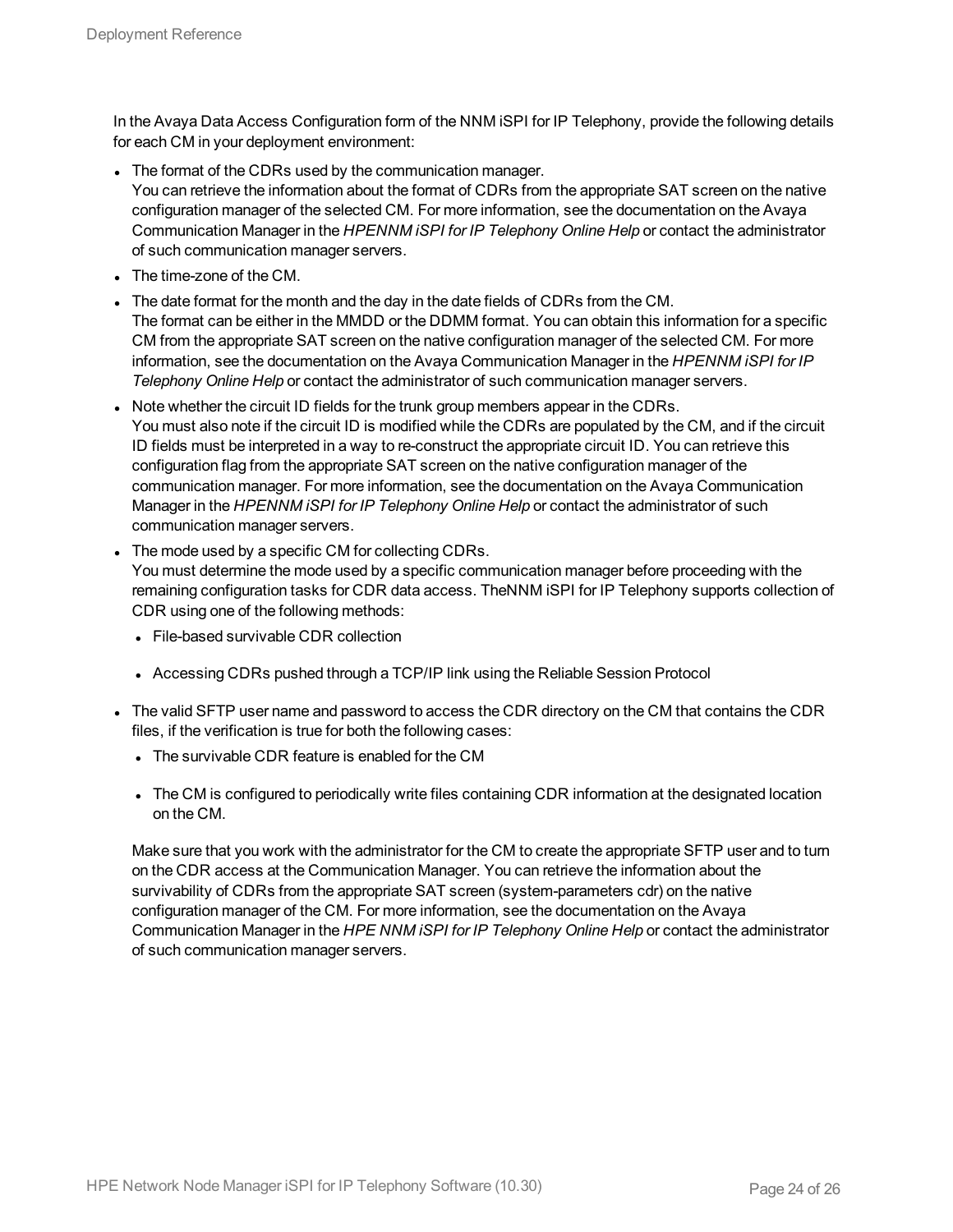Deployment Reference